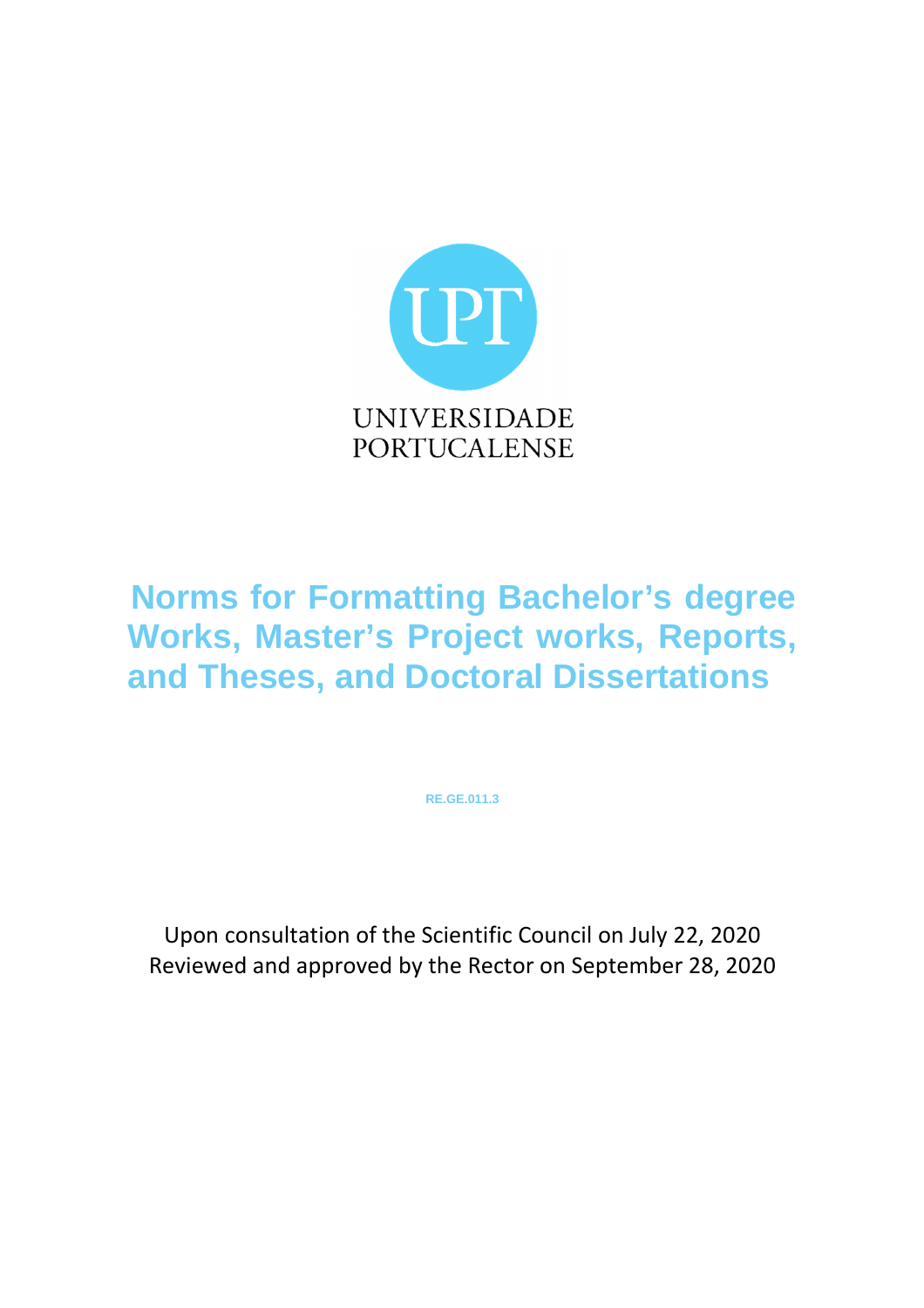

# TABLE OF CONTENTS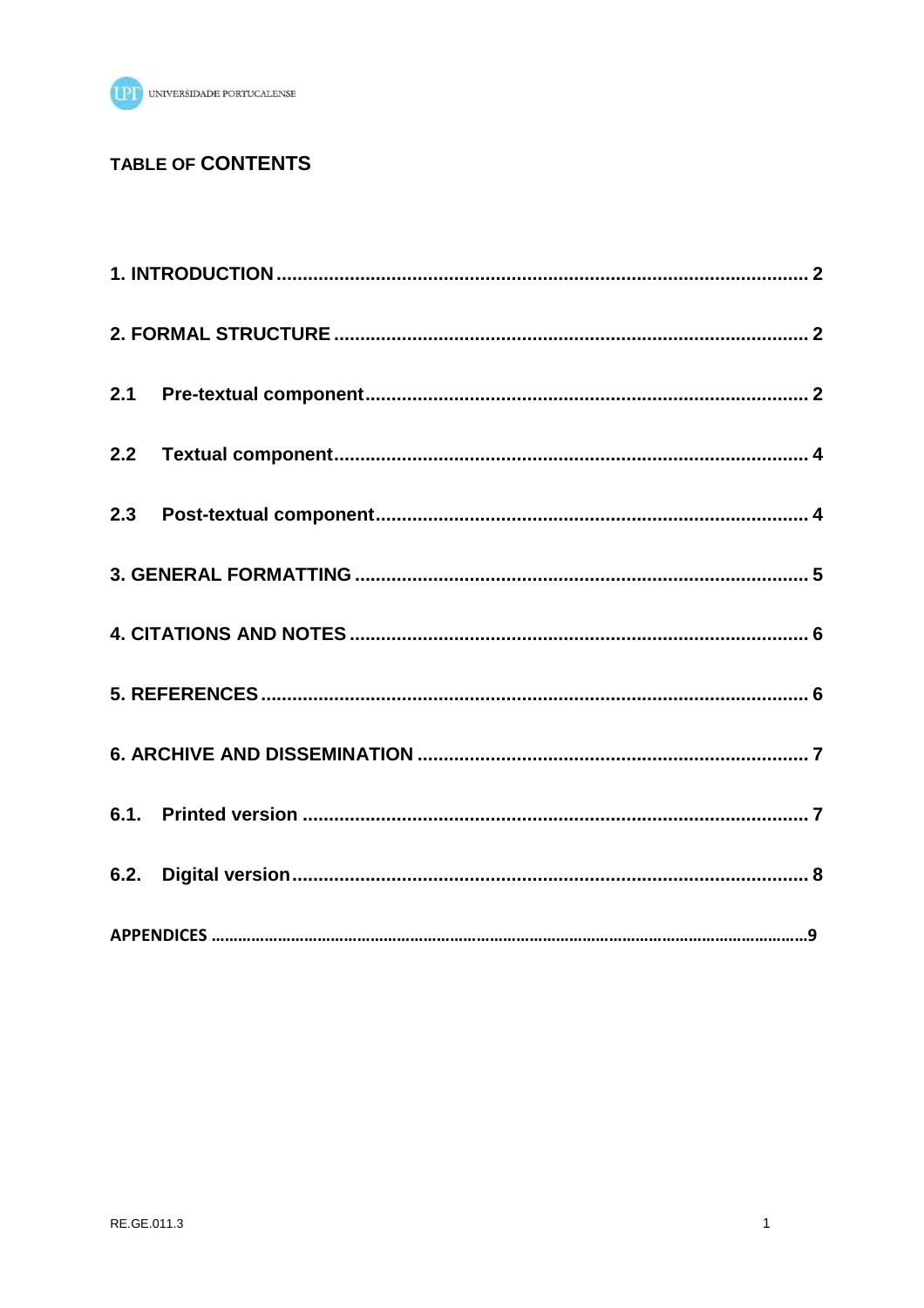

# **1. INTRODUCTION**

This document and its appendices set the norms to be followed for the preparation and formatting of written work, in the 1st, 2nd, and 3rd cycles of studies of Universidade Portucalense. It thus summarizes a set of general methodological and technical rules to be adopted when carrying out academic work, pursuant to Decree-Law No. 115/2013, of August 7:

- Bachelor's degree Works
- Master's Project Work, Final Reports, and Theses
- Doctoral Dissertations

In this way, it seeks to guide and ensure the standardisation of general criteria concerning the internal structure and formatting of works. However, this document does not present an exhaustive set of guidelines, leaving room for the departments to define specific aspects related to the formatting, style or procedures not regulated by this document.

This manual is divided into five parts:

- Formal structure
- General formatting
- Citations and notes
- References
- Archive and dissemination

# **2. FORMAL STRUCTURE**

The structure of an academic work comprises a set of pre-textual elements, textual elements, and post-textual elements, which are mentioned below in the order in which they should appear in the work.

# **2.1 Pre-textual component**

Elements placed before the body text:

• Cover, spine, and back cover – These should have a white background, dimension A4, and comply with the previously defined template. In order to facilitate cover design, a cover and title page template for each Department is available in the reserved area of the UPT website, in the area related to Graphic Identity, allowing direct editing/alteration of the body text. Other useful elements are also available in this area, such as the logos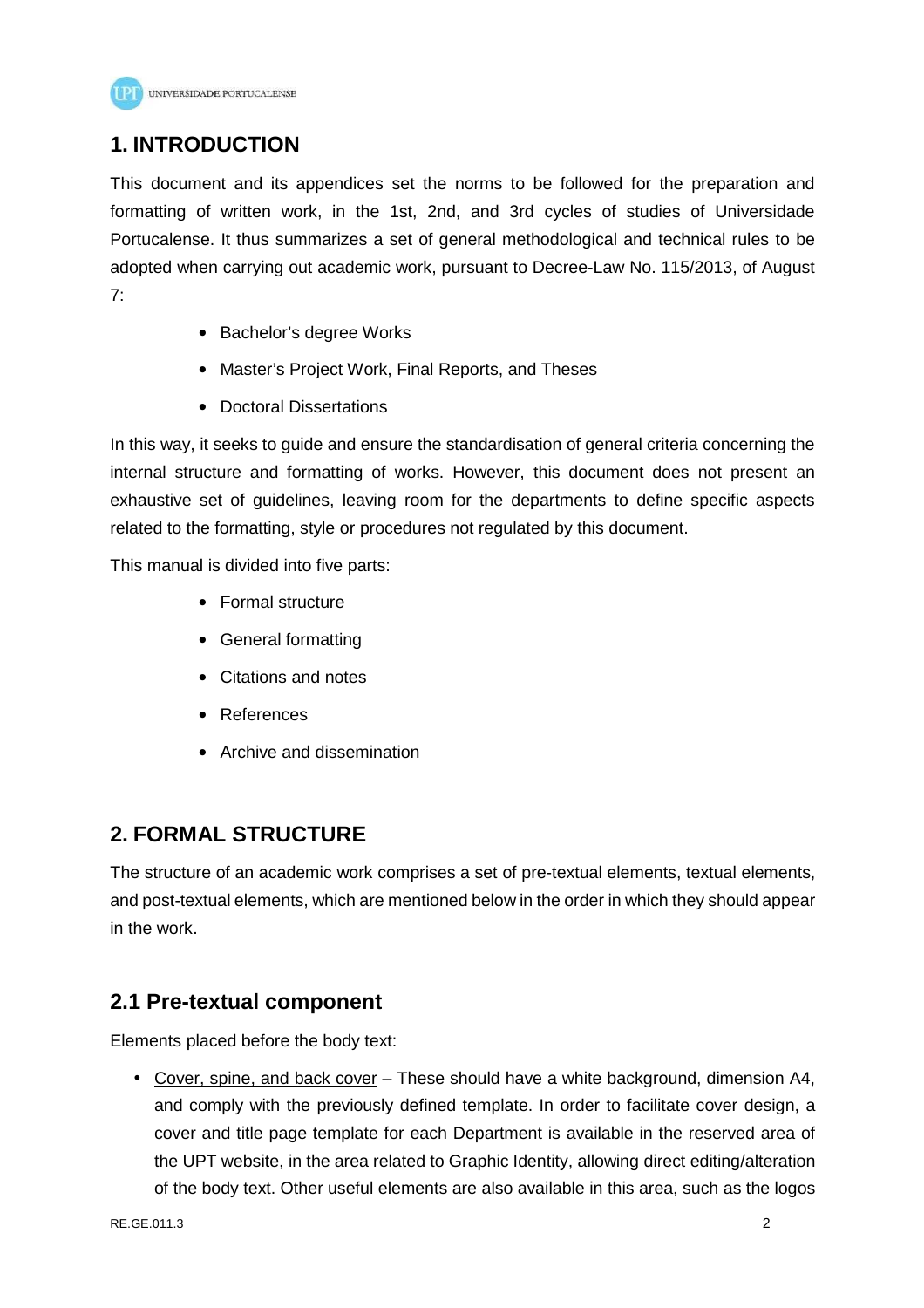

of the various departments.

- Free end paper Blank page.
- Title page All works should have a title page according to the template available on the UPT's intranet.
- Dedication (optional) In its own page, usually aligned to the right and centred vertically on the page.
- Author's acknowledgments (optional) In their own page, following the format of the body text, and mentioning the financial support (when applicable).
- Epigraph (optional) In its own page, after the acknowledgments, aligned to the right and centred horizontally on the page.
- Resumo Written in Portuguese: it should include the title and keywords.
	- a. The resumo should not exceed 100 words in the case of Bachelor's degree works, one page (around 200 words) in the case of Master's theses, or two pages (about 400 words) in the case of Doctoral dissertations<sup>1</sup>.
	- b. The resumo should briefly mention:
		- The theme
		- The aims of the work
		- The methodology adopted
		- The results obtained
		- The main contributions
	- c. Keywords should appear in order of importance, from the most general to the most specific, separated by semicolons (;), up to a maximum of five.
	- d. Between the resumo and the keywords there should be a line of spacing.
- Abstract Abstract written in English, with the title and respective keywords in English. The Abstract should follow the same formatting rules as the Resumo.
- Table of Contents  $-$  A table with the formal structure of the work, indicating the chapters, sections, and sub-sections, as well as their page numbers. The elements preceding the Table of Contents should not be mentioned.
- Lists of abbreviations and acronyms (if applicable):
	- Acronyms: sequences of letters used instead of whole words, alphabetically;
	- Abbreviations: reduced forms of words, alphabetically.

RE.GE.011.3 3  $1$  Whenever the dissertation or thesis is written in a foreign language, with the express authorization of the Scientific Council, it is mandatory to include the title and a version of the abstract in Portuguese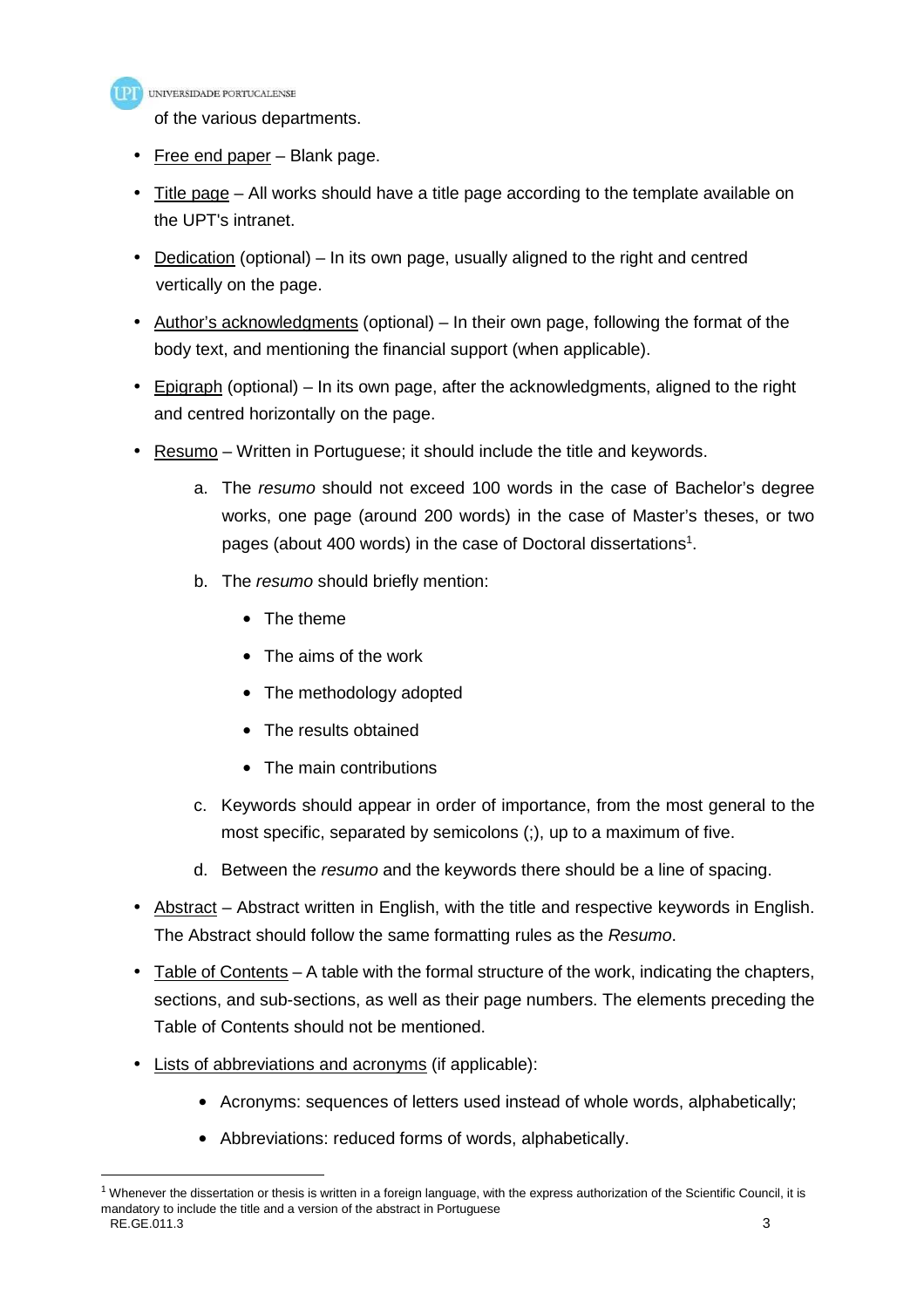

• Index of figures, symbols, illustrations, tables, etc. (if applicable).

# **2.2 Textual component**

The body of the work should be organised into chapters, sections, and sub-sections, numbered sequentially. Each chapter should start on an odd page.

- Introduction The first chapter should consist of an Introduction comprising:
	- An indication of the theme and its rationale in terms of relevance
	- The aims of the work
	- The methodology adopted
	- The work's general structure
- Body This is the most important part of the work, materially summarizing the project, research, or study. It is composed of several chapters, namely:
	- Theoretical framework
	- Methodology
	- Analysis of results
- Conclusion The last chapter consists of a Conclusion. Beyond the work's main contributions – namely for theory and practice, – it should include a reference to research limitations as well as hints for future research.

# **2.3 Post-textual component**

The elements to be placed after the body text are:

- References A list of all the works mentioned in the body, according to the norms set by each department. It should always be in alphabetical order of author surname or, in its absence, of title of the work or document (see number 5).
- Indexes of names, subjects, geographical, remissive, etc. (optional) When applicable, these should be placed after the References.
- Appendices (optional) Materials, produced by the author or otherwise, which, while it would not make sense to include in the body of the work, complement the information needed for understanding and evaluation of the work (e.g. questionnaires, interview scripts, data tables, legal diplomas and regulations).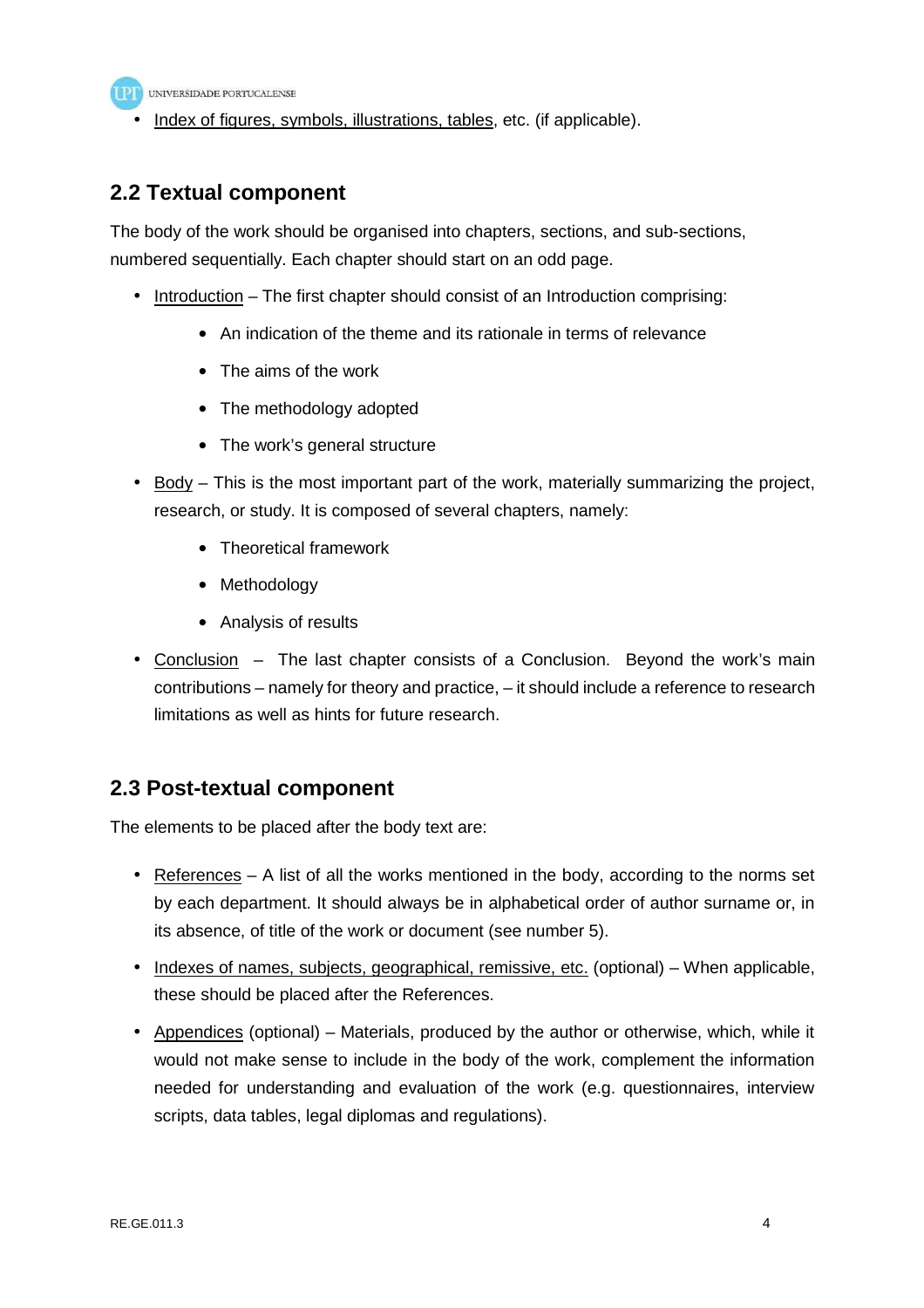

# **3. GENERAL FORMATTING**

- Printed copies  $-$  The body text can be printed on the front of each sheet only, or on the front and back.
- Font type, colour, and size The font type Arial is recommended; the colour must be black and the size must be 11 points in the body text and 8 in footnotes.
- $\bullet$  Headings It is recommended to use the same font type as in the body text:
	- Level 1 Headings bold style, upper case, size 18, spacing 18 points before and 6 after;
	- Level 2 Headings bold style, size 16, spacing 12 points before and 6 after;
	- Level 3 Headings bold style, size 14, spacing 6 points before and 6 after.
- Alignment the text should be aligned to the left and right (justified).
- Margins and spaces:
	- Spacing between lines in the body text should be exactly 18 points;
	- Spacing between lines in footnotes, long quotations, Resumo, and Abstract should be single;
	- Paragraphs should be indented at 1 cm;
	- The following margins should be used: top 3 cm; bottom 3 cm; left - 3.5 cm; right - 2.5 cm;
	- The header should be 1.25 cm and the footer should also be 1.25 cm.
- Page numbering:
	- The cover and title page should not be numbered;
	- All other pages should be numbered according to the following guidelines:
		- The number appears in the footer, centred, in the same font type as the body text, size 9;
		- · All pages following the title page and preceding the Introduction should be numbered consecutively using lower case Roman numerals (i, ii, iii, iv…);
		- · All pages after the Introduction should be numbered consecutively using Arabic numerals.
- Illustrations:
	- All illustrations should be numbered, separated according to their type (charts, photographs, graphs, tables, etc.) and duly captioned, with title and source. The title precedes the figure, graph, etc.; the source and notes are underneath.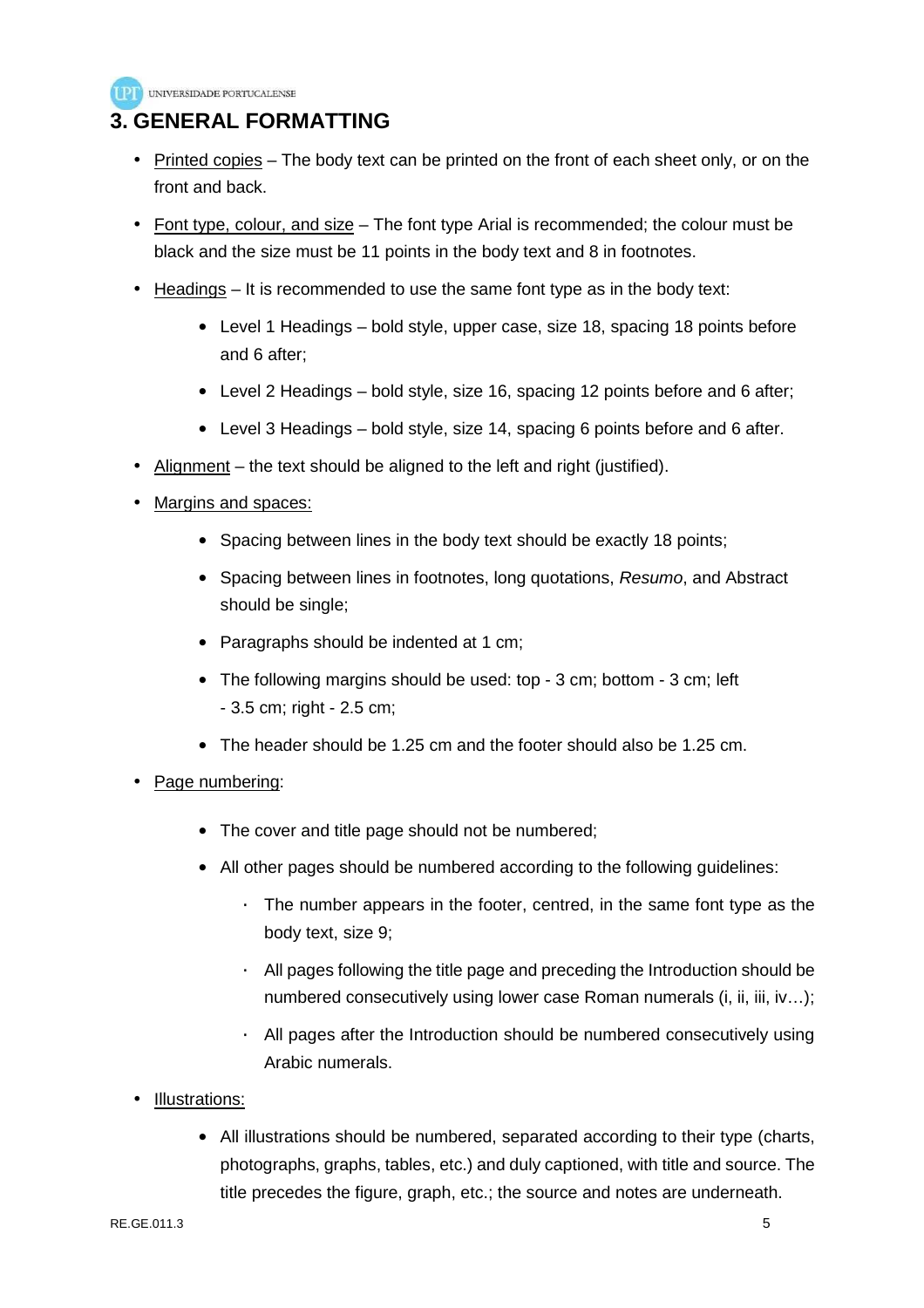

• Illustrations must be numbered sequentially throughout the text or sequentially within each chapter (for example, Figure X.1, where X is the chapter number).

# **4. CITATIONS AND NOTES**

- Citations Citations should be presented according to the norms recommended by each Department (see Appendices 2 and 3):
	- The following methods are recommended, according to the scientific area:
		- · Author-date citation system (author surname, year);
		- · Footnote citation system.
	- Direct quotations (i.e., direct transcription of the author's words):
		- $\cdot$  Quotations up to three lines long should appear in quotation marks, in the body text. In this case, the citation must be author-date-page(s) (author surname, year, p. X);
		- · Quotations longer than three lines should be detached from the text, in a single paragraph, in a smaller font size, justified, and with a 1 cm indentation in relation to the body text, and single-spaced. Quotation marks must not be used and, as in the previous case, the citation should be author-date-page(s) (author surname, year, p. X).
- Footnotes Explanatory footnotes are used to give bibliographical indications, clarify sources, justify something controversial, and also to clarify notions, ideas and passages, define concepts, make translations, make comments, or refer to other works.
- Footnote citation For the footnote citation system, applied in the Law Department, the use of abbreviations of Latin expressions is allowed, and they should be used in italics.

# **5. REFERENCES**

After the last chapter, the full list of authors and works effectively referenced throughout the body work should be included, under the heading References, regardless of the source consulted and its format (printed or digital), in alphabetical order of authors surnames or of titles, if there is no author (see paragraph 2.3).

With regard to the Law Department, bibliographic references regarding legislation and jurisprudence should be included in a subsection, entitled Legislation and Jurisprudence.

RE.GE.011.3 6 The standards used, which should be recognized by the national and international scientific community, are those recommended by each Department, according to the scientific area in which the work is included.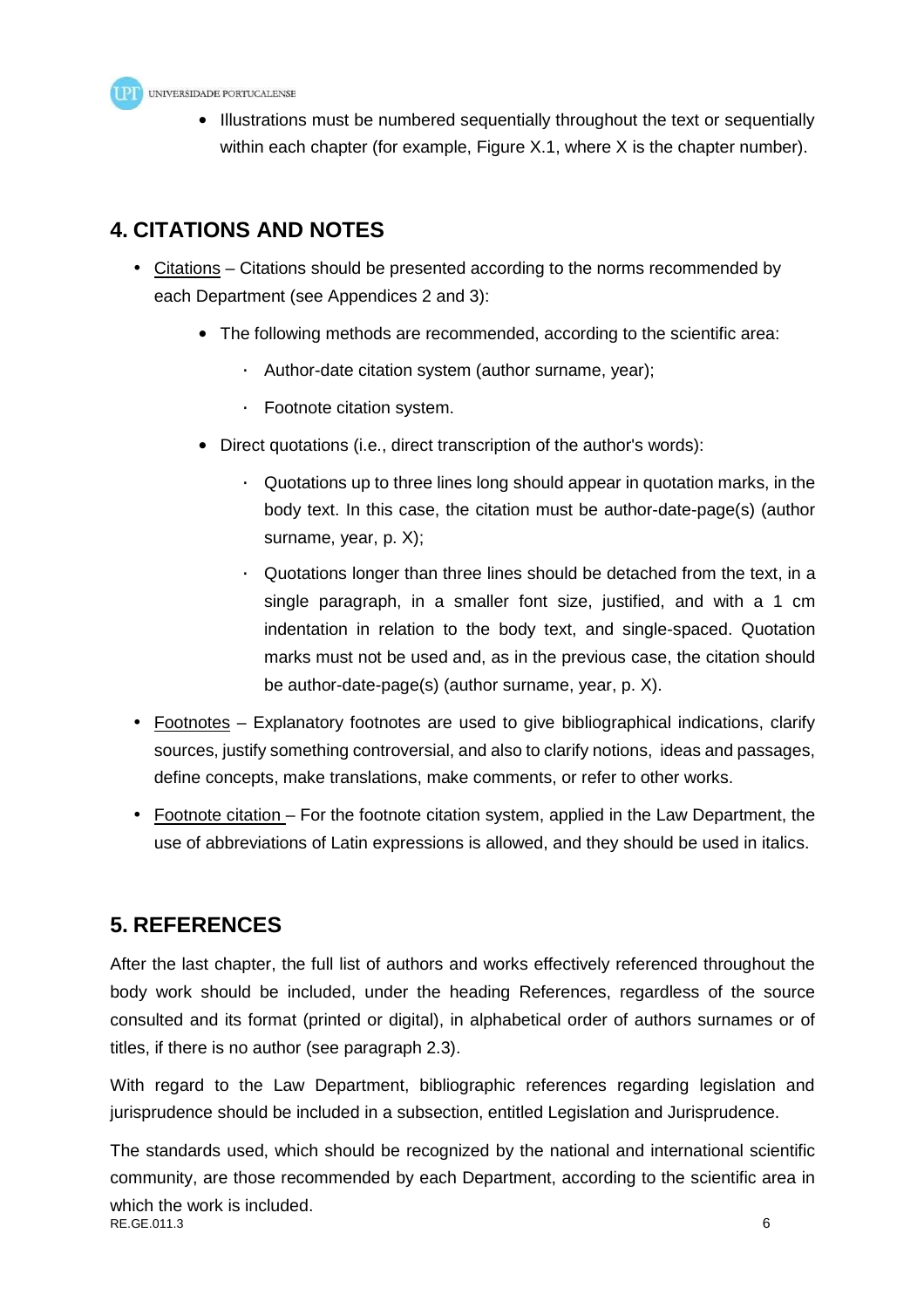

- APA Standard (Appendix 2);
- ISO Standard 690 (Appendix 3).

Consistency is recommended in the preparation of bibliographical references. Once a referencing system is adopted, it should be used consistently throughout the work.

# **6. ARCHIVE AND DISSEMINATION**

Master's Project works, Reports, and Theses, as well as Doctoral dissertations, are subject to mandatory deposit in the Institutional Repository, part of the network of the Open Access Scientific Repository of Portugal (Repositório Científico de Acesso Aberto de Portugal - RCAAP), in accordance with Ordinance No. 285/2015, published in Diário da República, 1<sup>a</sup> série, nº 180 de 15 de setembro (Official Gazette Series I, No. 180, of September 15). The objective of such deposit is the preservation and dissemination, in open access, of scientific works.

Therefore, Master's Project works, Reports, and Theses, and Doctoral Dissertations should be delivered, in addition to the printed format in the case of the latter<sup>2</sup>, in digital format, preferably in a PDF/A file<sup>3</sup>, reproducing the printed edition, and their content should be clearly legible in all the copies produced.

The availability of these works for archiving and access in the Institutional Repository, through the General Library of Universidade Portucalense, should be authorized by the author, with the document Declaration of Authorization of Deposit in the Institutional Repository (Appendix 1), upon delivery of the final version in the Academic Office, checking the conditions for access:

- Free, universal, and immediate;
- Restricted;
- Embargoed for a period of one to three years.

# **6.1. Printed version**

The printed version should obey the following guidelines:

- Binding in cardstock having a grammage of at least 200 grams.
- White A4, good quality paper (minimum 80 grams), and of the same type for all the work.

 $2$  According to Decree-Law No. 65/2018 of August 16, the delivery of Master's theses, project works, reports, or works that replace them, is done exclusively in digital format.

<sup>&</sup>lt;sup>3</sup> Order No. 14167/2015, of December 1, approves the list of formats authorized for the purpose of deposit in the RCAAP of said documents.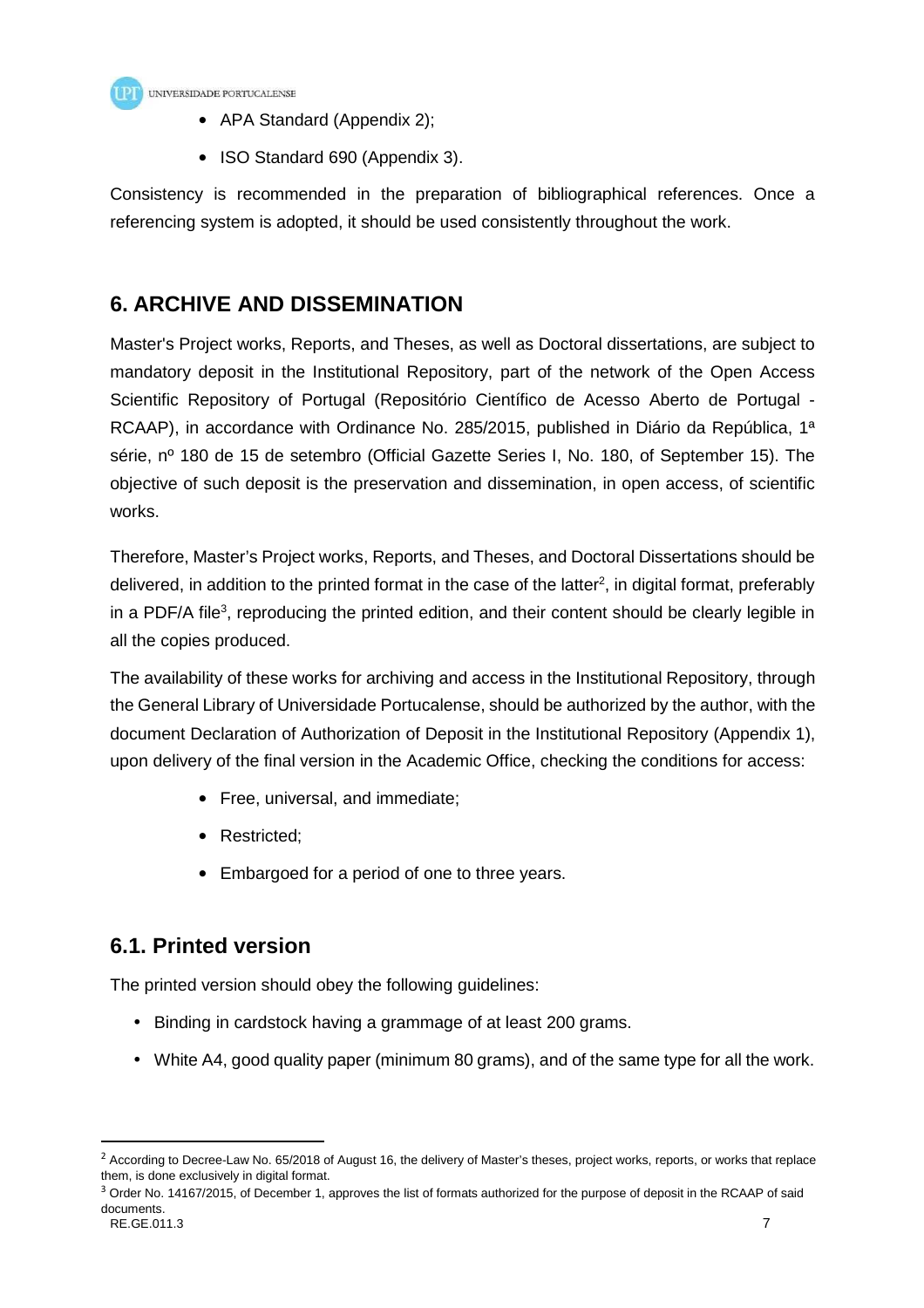

# **6.2. Digital version**

The digital version should obey the following guidelines:

- It should consist of a single file (for works of up to 20 MB), or a limited number of files (for works larger than 20 MB).
- The files should be in a PDF/A format, not protected with a password, and not encrypted. The PDF must be made readable and accessible from any computer.
- Image, audio or multimedia files may also be included, preferably in standardized and non-proprietary formats.

Porto, September 28, 2020

Signed by: **SEBASTIÃO JOSÉ CABRAL FEYO DE AZEVEDO**  Identification Number: BI019231210 Date: 2020.09. 28 11:10:59 +01'00'



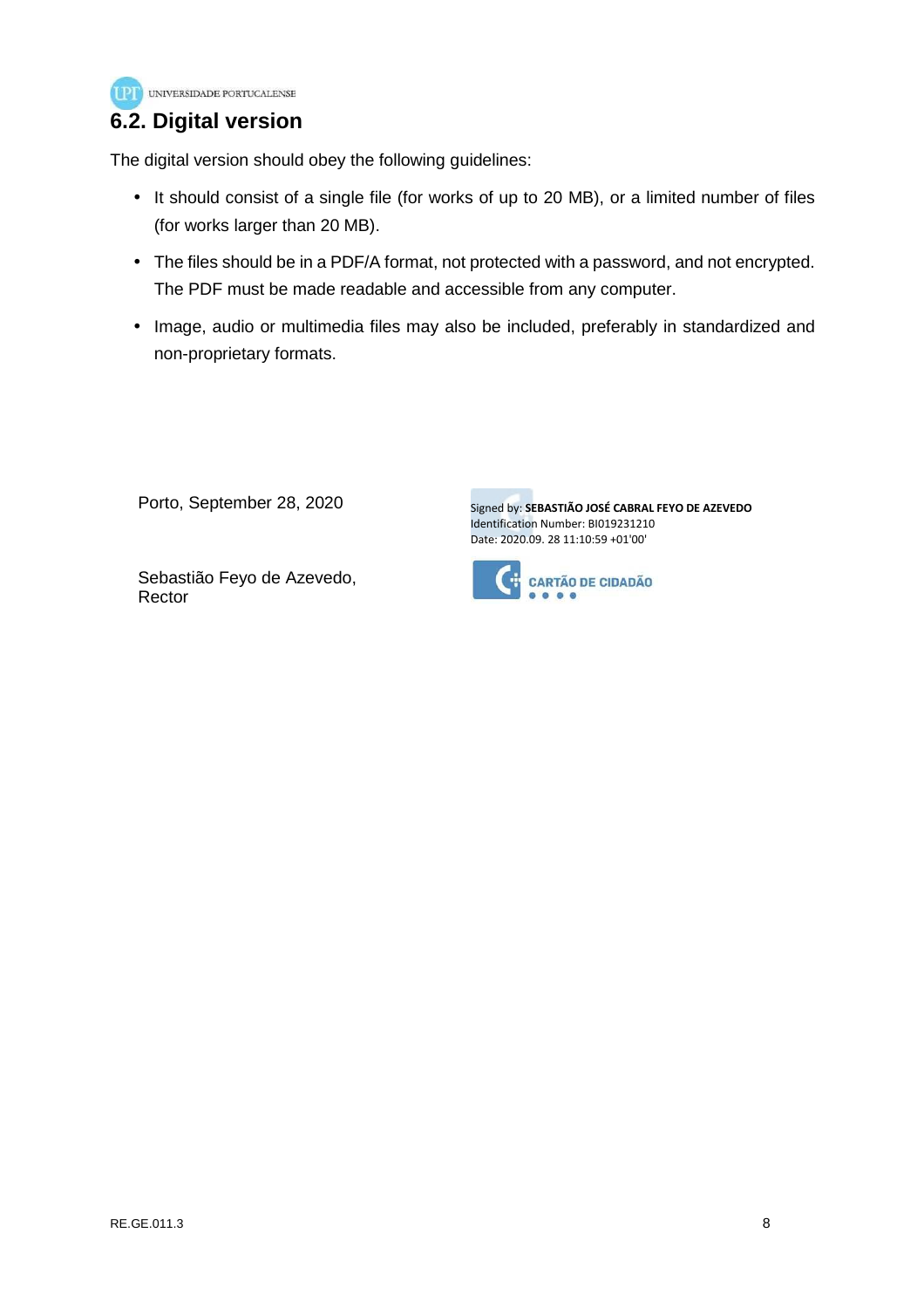

# **APPENDIX 1**

# **Declaration of Authorization of Deposit in the Institutional Repository**

Name: Name and the second contract of the second contract of the second contract of the second contract of the second contract of the second contract of the second contract of the second contract of the second contract of Phone / Cell Phone: Id.Card /CC number: Interventional Phone / Cell Phone: Interventional Phone 2014 Email address: Master's degree in: Doctorate degree: Thesis / Project Work / Internship Report / Dissertation Title (Strike out what does not apply): Supervisor(s): Note also a series and supervisor (s): Note a series and supervisor (s): Note a series and supervisor (s): Note a series and supervisor (s): Note a series and supervisor (s): Note a series and supervisor (s) For all due intents and purposes, I hereby declare that I grant Universidade Portucalense Infante D. Henrique, free of charge, in addition to the free use of the title and abstract provided by me, authorization to file and make accessible to interested parties, namely through its Institutional Repository, the above identified work, in accordance with the following status (select only one option): Immediate availability of the full text for worldwide access. **T** Full text available after an embargo period of  $\Box$  1 year  $\Box$  2 years  $\Box$  3 years, after which I authorize its worldwide access. Availability of bibliographic information only (author, title, and abstract). I further declare that, by signing this declaration, I am not waiving any ownership of copyright, which belongs to the undersigned of this declaration, nor my right to use the work in future works. Universidade Portucalense, 20 20 20 Signature: 1999 and 1999 and 1999 and 1999 and 1999 and 1999 and 1999 and 1999 and 1999 and 1999 and 1999 and 1999 and 1999 and 1999 and 1999 and 1999 and 1999 and 1999 and 1999 and 1999 and 1999 and 1999 and 1999 and 1999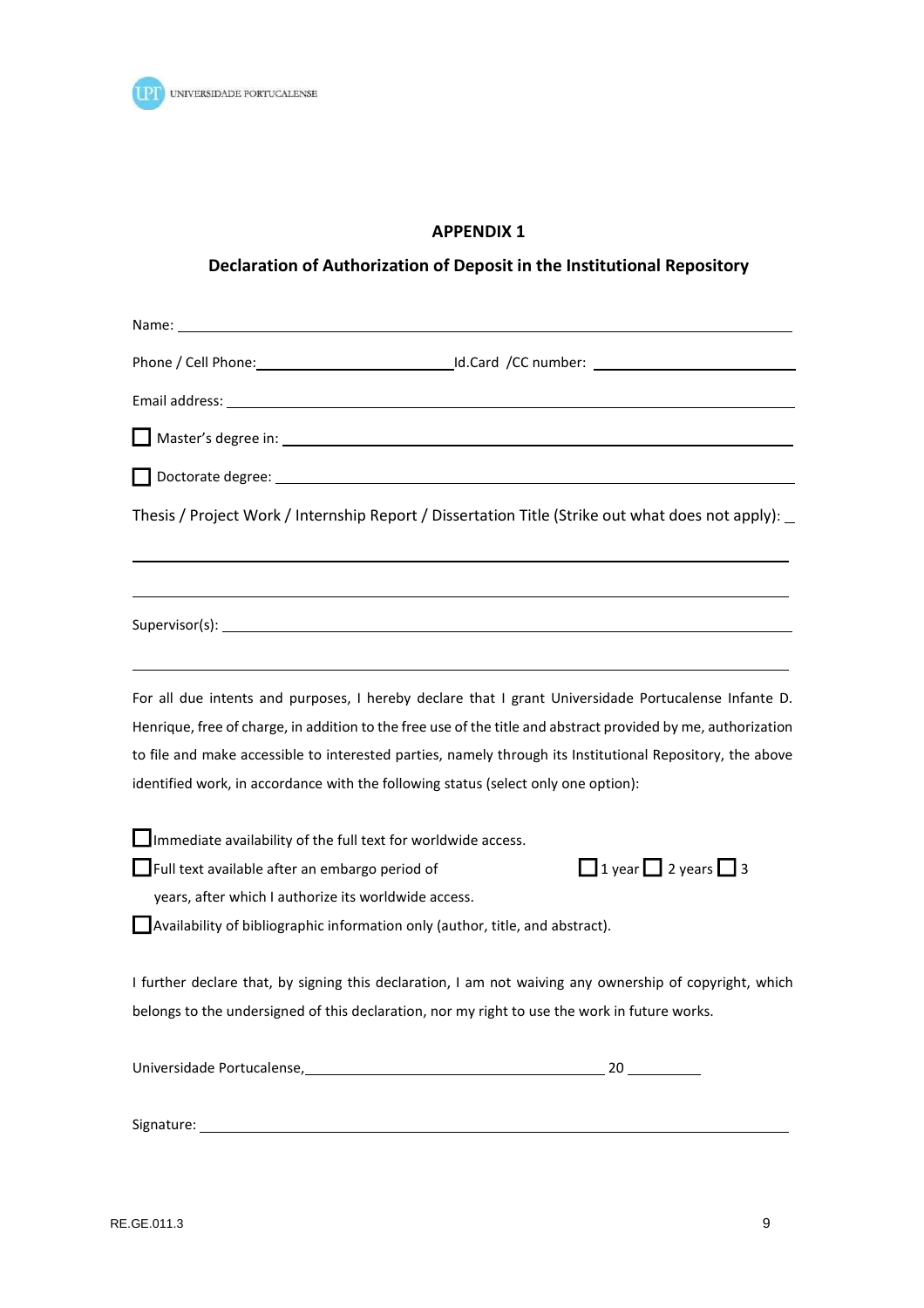

# **APPENDIX 2**

# Guidelines for citations and bibliographical references

# APA Standards<sup>4</sup>

# **SUMMARY**

<sup>4</sup> Appendix 2 to the Norms for Formatting Bachelor's degree Works, Master's Project works, Reports, and Theses, and Doctoral Dissertations -Universidade Portucalense's internal document, prepared by UPT's General Library, to support the academic community in formatting and producing citations and bibliographic references.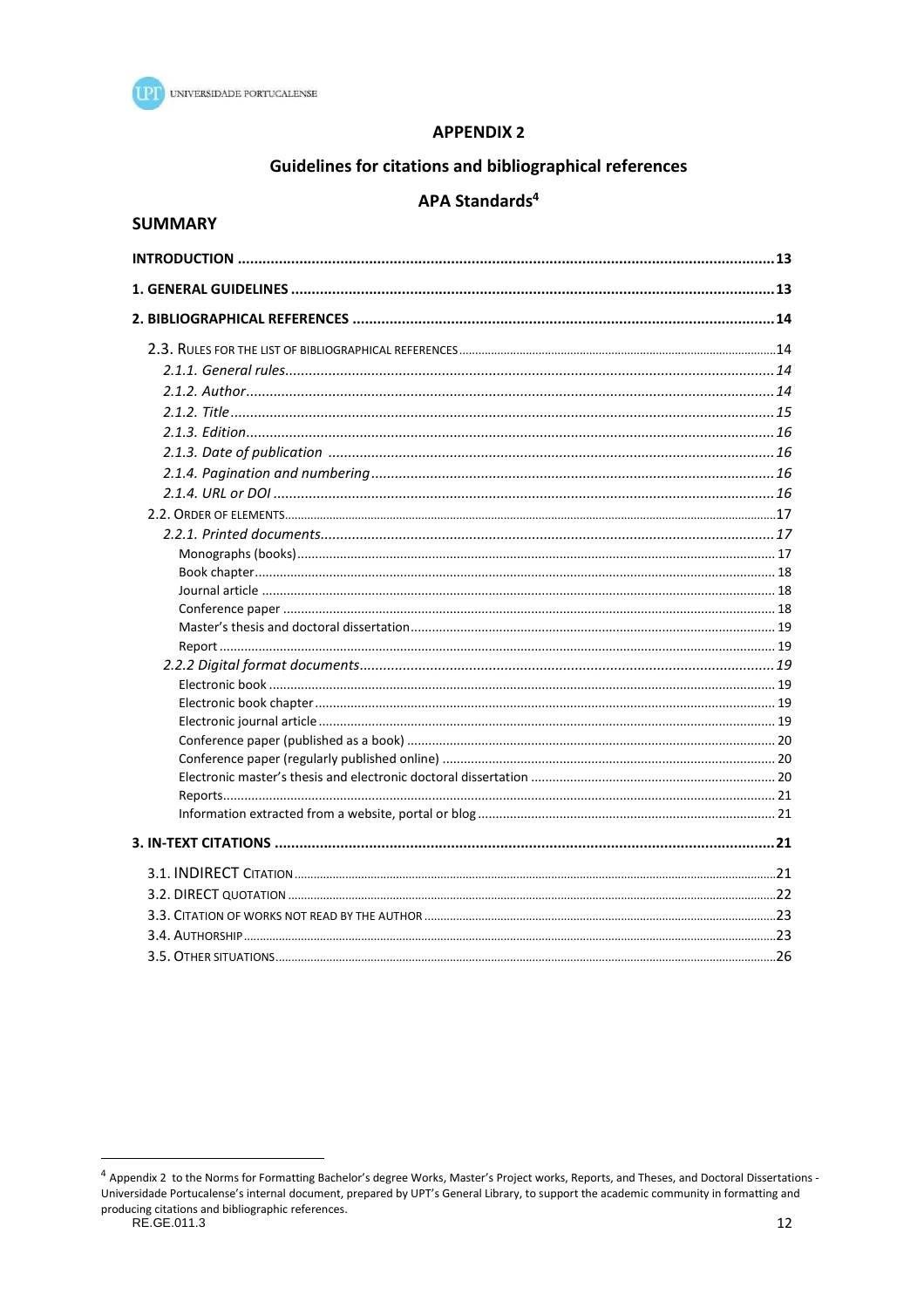

# Introduction

This manual is based on the *Publication Manual of the American Psychological Association*, 7th edition, and provides a set of general guidelines for making in-text citations and bibliographic references. The APA standard is an author-date citation system used in the area of Social and Human Sciences, and it has been widely applied in multiple scientific domains in Portugal.

Regardless of the style of bibliographic reference to be used, it is important to:

- Check if there is any type of citation style preferred by the supervisor of the work, or expressly indicated by the University or Department, or, in other cases, adopted by the scientific journal where the work will be published or by the scientific committee of the seminar/conference where the work will be presented;
- Provide the most complete information possible for each bibliographic reference, so that any reader can identify, without a doubt, the work cited;
- Prepare the citations and the list of bibliographic references consistently, respecting throughout the document the options taken regarding the style to be applied, or adaptation thereof, in order to create uniformity and clarity in the document's structure.

For more detailed information, go to:

- General Library of Universidade Portucalense
- http://www.apastyle.org/
- http://blog.apastyle.org/
- http://owl.english.purdue.edu/owl/resource/560/1/

# 1. General guidelines

This style follows the author-date method: author surname, followed by the year of publication. Authors cited in the text must appear in the references with full information. The examples presented in this manual consider the translation or adaptation into Portuguese of the terms used in the creation of in-text citations and bibliographic references, and some examples of translation and adaptation into Portuguese are shown, namely:

- $\checkmark$  and = e
- $\checkmark$  Master's thesis = Dissertação de mestrado
- $\checkmark$  Doctoral dissertation = Tese de doutoramento

Fundamental rules in the use of some of the elements needed to create citations and bibliographic references according to the APA standard are addressed:

- $\checkmark$  Author:
- $\checkmark$  Title;
- $\checkmark$  Edition;
- $\checkmark$  Date of publication;
- $\checkmark$  Numbering and pagination;
- $\checkmark$  Electronic documents.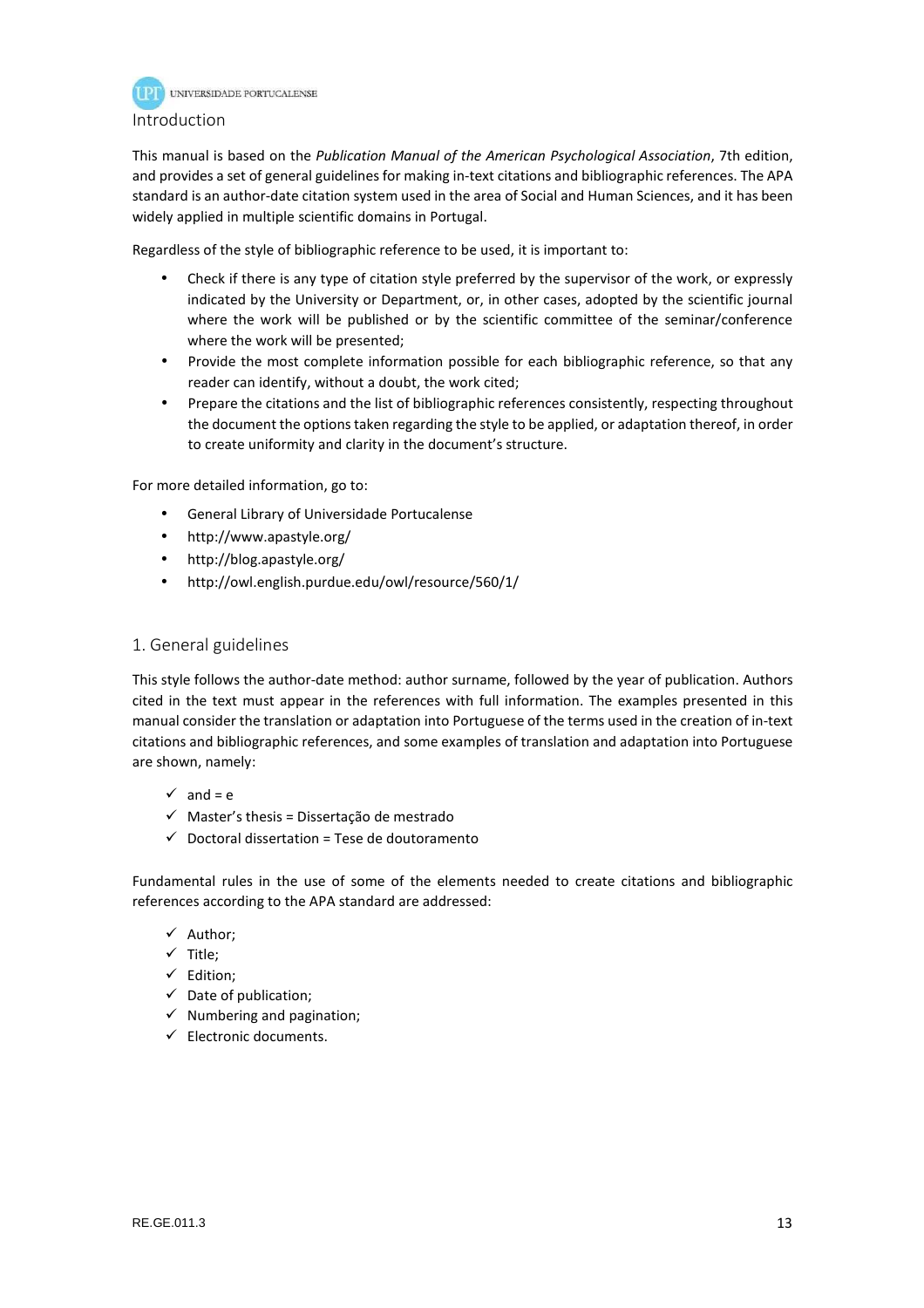

### 2. Bibliographic references

Bibliographic references give the details of the publication in order to allow an unequivocal identification of the documents. Each reference includes the information required by the bibliographic style in use, allowing the reader to identify and locate the document consulted.

The elements that make up each of the bibliographic references depend on specific rules, according to how they appear in the source, to the type of document, and to its format (printed or digital).

### 2.1. Rules for the list of bibliographic references

#### 2.1.1. General rules

- a. The list of bibliographic sources, titled **Bibliography or Bibliographic References**, should be paged as a continuation of the text of the work itself;
- b. Start the first line of each reference near the left **margin** of the page, and advance 3 spaces in the following lines;
- c. **The space between lines** should be reduced in relation to the rest of the work;
- **d.** Arrange the list in **alphabetical order of the first author surname.**
- e. When referencing **more than one work by the same author:**
	- $\checkmark$  list in order of publication date, starting with the oldest and ending with the most recent, repeating the author's name in each publication
	- $\checkmark$  when the year of publication of the works is the same, they must be listed in the bibliography in alphabetical order of the title, adding a lower case letter to the year, to prevent any type of confusion, and the same methodology must be used when citing in the text. Example: (Alves, 1984a), (Alves, 1984b);
	- $\checkmark$  author cited both for a work with a single author and also for works with more than one author, as main author, first give the references for the works with a single author and then for those with more than one author.

#### 2.1.2. Author

Person or entity responsible for the intellectual and / or artistic content of a document.

#### **Author = person**

a. the person's name is given in inverted form (surname, initials of name) and the name of entities is indicated in direct form: Example: Moreira, V (private individual author)

Portuguese Bar Association (legal person, or entity author)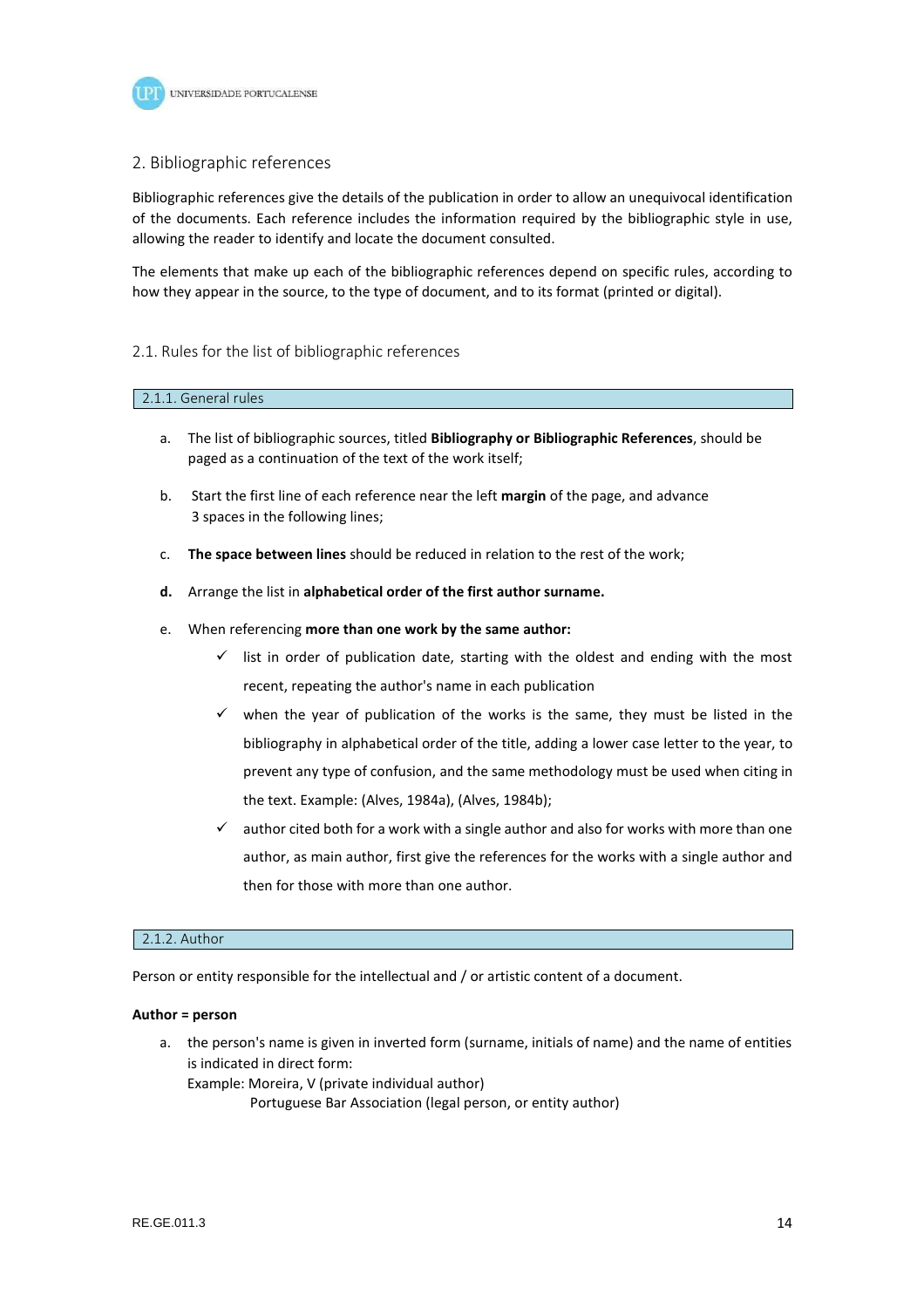

- b. single author Author Surname, Initials: Example: Brown, E. (2018).
- c. two authors Author1 Surname, Initials, & Author2 Surname, Initials: Example: Fine, M., & Kurdek L. A. (2019).
- d. from three to twenty authors all the authors must be named in the bibliographic references list, separated by a coma, and the last cited will be preceded by **&**: Example: Nguyen, T., Carnevale, J. J., Scholer, A. A., Miele, D. B., & Fujita, K. (2019).
- e. more than twenty authors include the first nineteen authors, then insert an ellipsis and then add the name of the final author. There should be no more than twenty authors in the reference: Example: Pegion, K., Kirtman, B. P., Becker, E., Collins, D. C., LaJoie, E., Burgman, R., Bell, R., DelSole, R., Min, D., Zhu, Y., Li, W., Sinsky, E., Guan, H., Gottschalck, J., Metzger, E. J., Barton, N. P., Achuthavarier, D., Marshak, J., Koster, R., . . . Kim, H. (2019).

#### **Author = Editor**

a. When authorship is in the form of a literary editor, compiler, organizer, etc., such function must be mentioned after the name, in parentheses:

Example: Surname, Initials of name (Ed. or Eds.). Barros, M. (Ed.); Carvalho, V. (Org.).

#### **Author = Entity**

a. Name of group / entity / institution / organization

#### **Unknown author**

- a. When the author is unknown, the title is the first element, followed by the date and a full stop;
- b. In cases where the document explicitly mentions anonymous / unknown author, this mention is included in the list of bibliographic references in the correct position, in the alphabetical order of the list:

Example: Anonymous (1734).

#### 2.1.3. Title

- a. Books, book chapters, reports, and articles:  $\checkmark$  Capitalize only the first letter of the title and subtitle;
- b. Periodicals titles magazines, journals, newspapers:
	- $\checkmark$  Capitalize and italicize words;
- c. For book titles:
	- $\checkmark$  Place the **title** of the book in italics or of the article in cursive (in the case of articles, papers in conference proceedings, or book chapters, italics are used in the title of the source publication) immediately **after the year of publication**;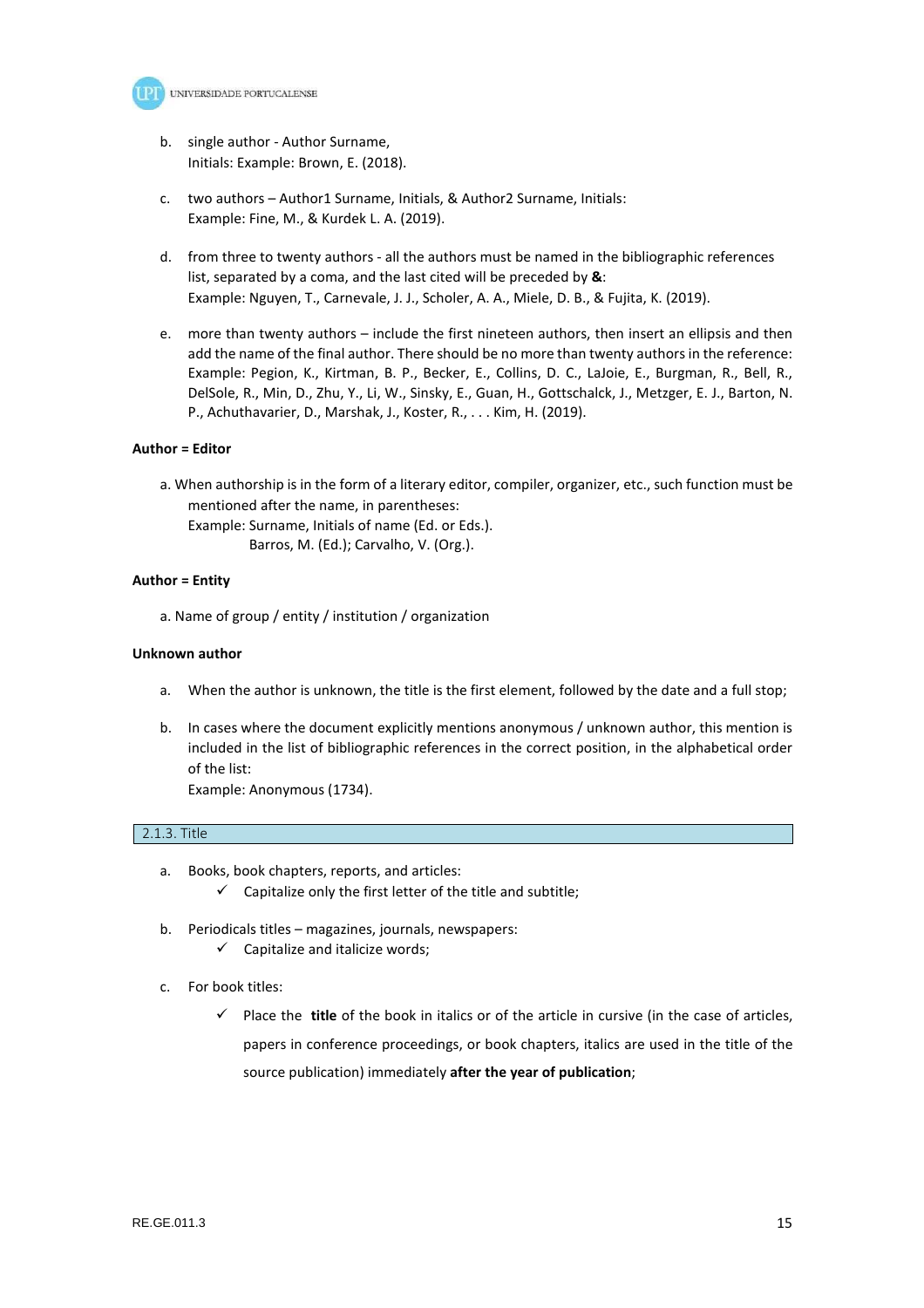

- **capitalize** only the first letter of the title, the first letter of the subtitle, when it exists, as well as proper names. Use *italics* for the entire title of the book.
- d. For periodicals titles:
	- Place the **name of the periodical publication** after the title of the article, use *italics* for the entire title, and **capitalize** each word of the title (except, of course, prepositions, contraction of prepositions, and articles).
	- for **articles in periodicals or in edited volumes**, **capitalize** only the first letter of the title, the first letter of the subtitle, when it exists, as well as proper names. In this case, **the title of the article is written in normal font**, not italics. Use a full stop after the title of the article.

### 2.1.4. Edition

a. Any **edition** other than the first should be mentioned in parentheses, right after the title of the book.

#### 2.1.5. Date of publication

- b. Place the **date of publication in parentheses** immediately after the name (s) of the author(s). Place a **full stop** after closing the parentheses.
- c. When the work does not mention the **date of publication**, use the abbreviation n.d., which means *no date*:
- a. Example: (n.d.).

### 2.1.6. Pagination and numbering

- a. Pages in the references list should be given in the following ways: 'p.' for a single page and 'pp.' for more than two pages. Example: pp. 30-43 / p. 10
- b. When referencing periodicals, give the number of the volume in **Arabic numbering** and in italics, followed by the number of publication, in parentheses, and then give the page numbers, with the limits separated by an hyphen

Example: *34*(1), pp. 120-128 / Example: *28*, pp.30-43

# 2.1.7. URL or DOI

- a. If the document has a DOI, prefer this over the URL, used in the following ways:
	- https://doi.org/xxx
	- http://xxxx

 $RE.GE.011.3$  16 b. Standards advise the mention of the DOI (whenever available) even when the printed version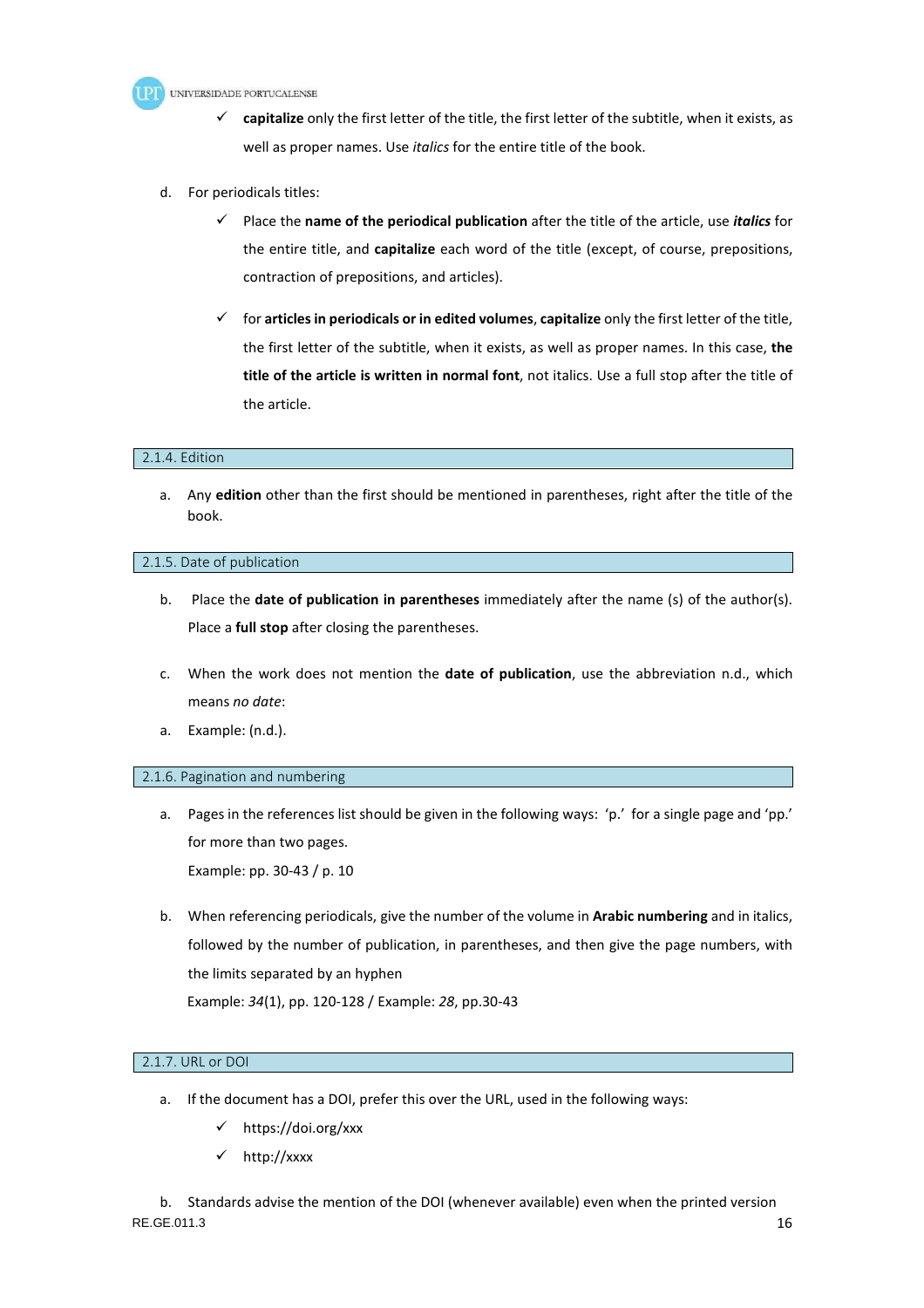

of the document is being used.

c. The APA Manual provides for the possibility of breaking electronic addresses – URLs – after a full stop or a dash.

# 2.2. Order of elements

The elements that make up each of the bibliographic references vary according to the type of document and its format (printed or digital).

This handbook covers the following types of documents:

- $\checkmark$  Journal article
- $\checkmark$  Book
- $\checkmark$  Book chapter
- $\checkmark$  Conference paper
- $\checkmark$  Master's thesis & Doctoral dissertation
- $\checkmark$  Report
- $\checkmark$  Websites and parts of websites
- $\checkmark$  Blog post

For each type in the following tables, the elements that make up the bibliographic reference are presented in their respective order, as well as any observations and examples, with all types of documents subdivided within the formats: printed documents or digital documents.

#### 2.2.1. Printed documents

Monographs (books)

Author (year). *Title: subtitle*. (Edition). Publisher.

- Ashwin, P. (2006). *Changing higher education: The development of learning and teaching*. Routledge.
- Stoneman, R. (2008). *Alexander the Great: A life in legend*. Yale University Press.
- Cantor, C.R., & Smith, C.L. (1999). *Genomics: The science and technology behind the Human Genome Project* (2nd ed.). John Wiley & Sons.
- Barbeiro, L. (Coord.). (2007). *Comunicação de Ciência*. Sete Pés.
- Leitch, M. G., & Rushton, C. J. (Eds.). (2019). *A new companion to Malory*. D. S. Brewer.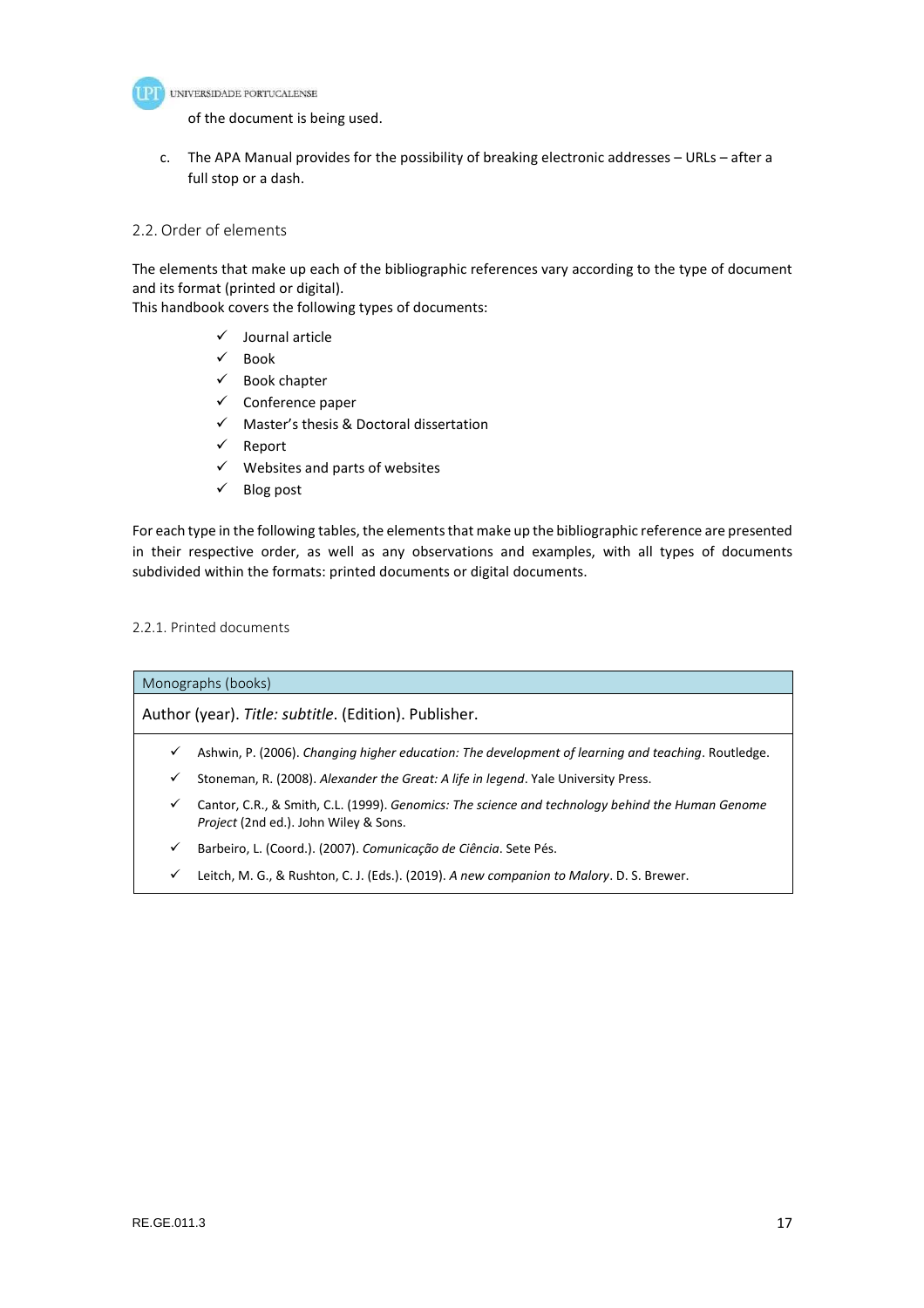

#### Book chapter

Chapter Author (year). Title: subtitle. In main doc. Main author<sup>5</sup> *Title: subtitle* (Edition, chapter page number(s)). Publisher.

- Reilly, P.R. (1997). Laws to regulate the use of genetic information. In M. A. Rothstein (Ed.), *Genetic*  secrets: Protecting privacy and confidentiality in the genetic era (pp. 369-391). Yale University Press.
- Napolitano, J. (2013). Development, sustainability and international politics. In L. Meuleman (Ed.), *Transgovernance: Advancing sustainability governance* (pp. 163–211). Springer.
- Armstrong, D. (2019). Malory and character. In M. G. Leitch, & C. J. Rushton (Eds.), *A new companion to Malory* (2nd ed., pp. 144-163). D. S. Brewer.

#### Journal article

Article author (year). Article Title: subtitle. *Journal Title: subtitle*, *volume*(number), pages.

- Goldfried, M. R. (2013). What should we expect from psychotherapy? *Clinical Psychology Review*, *33*(5), 654–662.
- George, A. L. Jr., & Neilson, E. G. (2000). *Genetics of Kidney Disease. American Journal of Kidney Diseases*, *35*(4), 160-169.
- Scruton, R. (1996). The eclipse of listening. *The New Criterion, 15*(3), 5–13.

#### Article in the press

Article author (year, month day). Article Title: subtitle. *Title: subtitle*, *volume*(number), pages.

Peterzell, J. (1990, April). Better late than never. *Time, 135*(17), 20–21.

#### Conference paper<sup>6</sup>

Author (year). Paper Title: subtitle. In *Publication title / proceedings* (page numbers in document). Publisher.

 Alvim, L. & Nunes, M. B. (2010). As Bibliotecas 2.0 são redes de comunicação? Contributo para o estudo sobre a utilização das tecnologias da Web 2.0 nas estratégias de comunicação nas bibliotecas públicas e académicas portuguesas. In *Políticas de Informação na sociedade em rede: actas do 10.º Congresso da Associação Portuguesa de Bibliotecários, Arquivistas e Documentalistas, Guimarães* (pp. 72-95). BAD.

Master's thesis e doctoral dissertation

<sup>5</sup> Do not invert the main document's author's name.

 $RE.GE.011.3$  18 <sup>6</sup> For papers published in a book, follow the same rules as for books. For regularly published papers, follow the rules applied to periodicals.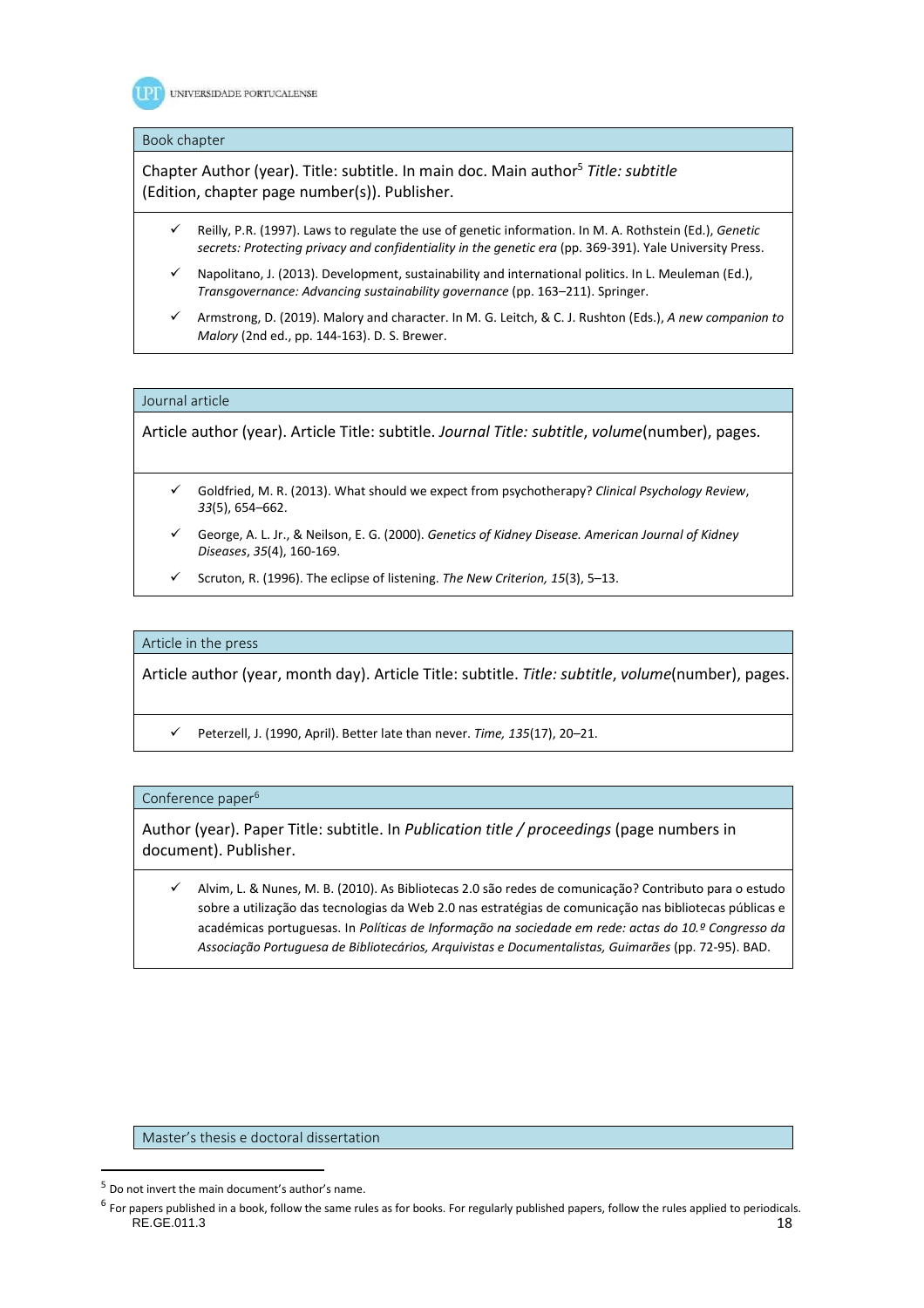

Author (year). *Title: subtitle* (Additional information). Institution name.

- Alves, T. M. G. (2013). *Alterações climáticas: Cenários socioeconómicos para a Ria de Aveiro* (Master's thesis). Universidade de Aveiro.
- Horta-Monteiro, M.C.S.M. (1994). *Utilização de Água Residual Urbana na Cultura de Azevém (Lolium multiflorum* Lam.) (Master's thesis). Instituto Superior de Agronomia, Universidade Técnica de Lisboa.
- Tingle, C.C.D. (1985). *Biological control of the glasshouse mealybug using parasitic hymenoptera*  (Doctoral dissertation). University of London.

#### Report

Author (year). *Título: subtítulo* (ReportNo. xxx). Publisher.

 Burton, N. W., Welsh, C., Kostin, I., & VanEssen, T. (2009). *Toward a definition of verbal reasoning in higher education: Research report* (Report No. ETS RR-09-33). Educational Testing Service.

#### 2.2.2 Digital format documents

# Electronic book Author (year). *Title: subtitle*. URL Ashwin, P. (2006). *Changing higher education: The development of learning and teaching*. http://books.google.pt/books?id=ZsVtbqmbHusC Ashwin, P. (2006*). Changing higher education: The development of learning and teaching*. http://books.google.pt/books?id=ZsVtbqmbHusC Bryant, P. (2014). *Biodiversity and Conservation*. http://darwin.bio.uci.edu/~sustain/bio65/Titlpage.htm. Conoloff, A. (2012). *Salvaging the suburbs*. https://doi.org/11.8870/6001/2122.442.261

#### Electronic book chapter

Author (year). Chapter Title: subtitle. In Author, *Main title: subtitle* (part page numbers). URL

 Napolitano, J. (2013). Development, sustainability and international politics. In L. Meuleman (Ed.), *Transgovernance: Advancing sustainability governance* (pp. 163–211). https://doi.org/10.1007/978-3- 642-28009-2\_4

#### Electronic journal article

Article author (year). Article Title: subtitle. *Journal Title: subtitle*, *volume*(number), pages. URL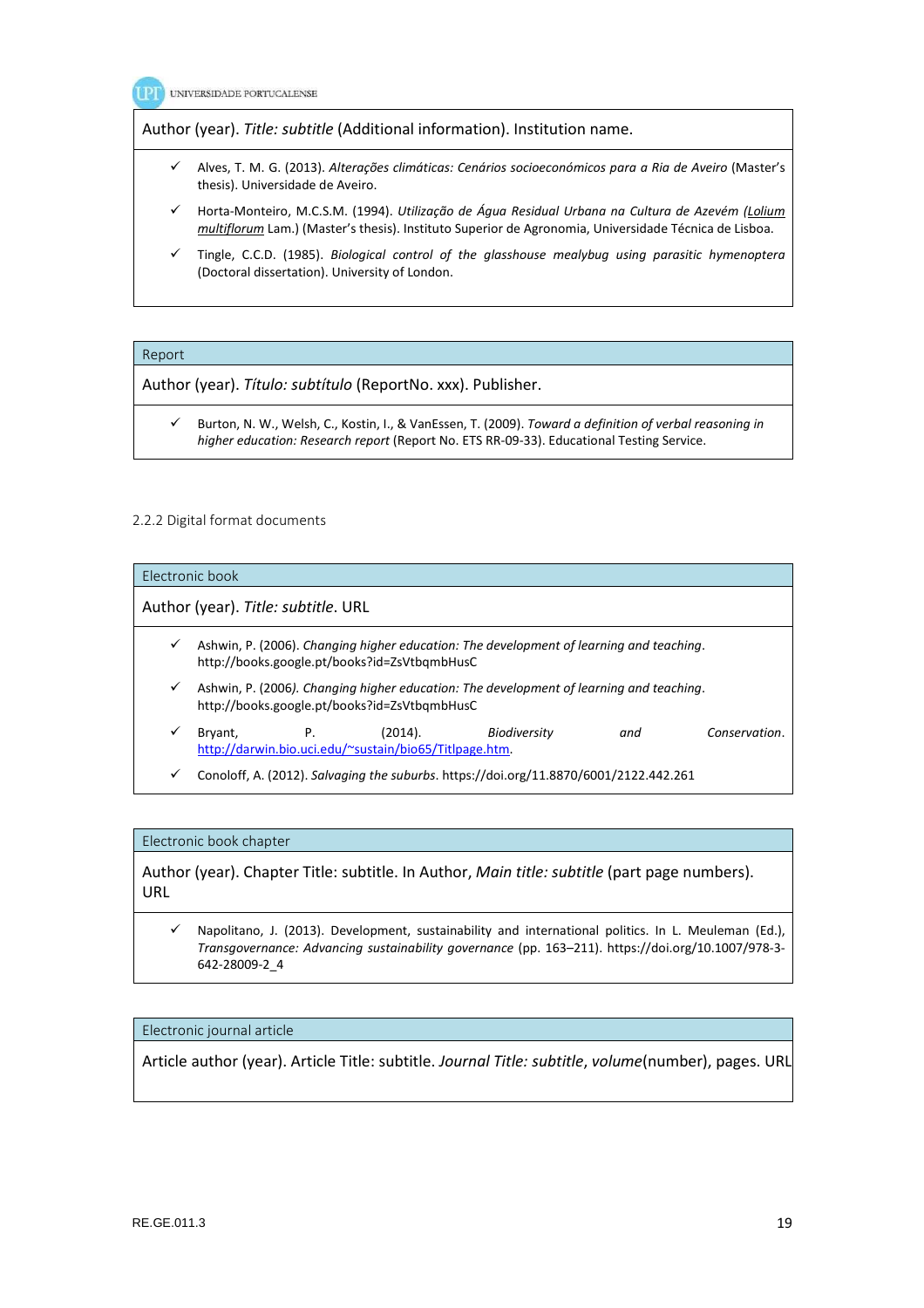

- Fine, M., & Kurdek, L. A. (1993). Reflections on determining authorship credit and authorship order on faculty-student collaborations. *American Psychologist, 48,* 1141-1147. http://www.apa.org/journals/amp/kurdek.html
- Adler, J. (1999). Ghost of Everest. *Newsweek.* http://newsweek.com/nwsrv/issue/20\_99a/printed/int/socu/so0120\_1.htm
- Brownlie, D. (2007). Toward effective poster presentations: An annotated bibliography. *European Journal of Marketing, 41*, 1245-1283. https://doi.org/10.1108/03090560710821161
- Baniya, S., & Weech, S. (2019). Data and experience design: Negotiating community-oriented digital research with service-learning. *Purdue Journal of Service-Learning and International Engagement, 6*(1), 11–16. https://doi.org/10.5703/1288284316979

#### Article in the press

Article author (year, month day). Article Title: subtitle. *Magazine Title: subtitle*. URL

 Richards, C. (2019, December 9). Best music of 2019: Lana Del Rey sings lullabies about the end of America. *Washington Post*. https://www.washingtonpost.com/xxx.html

Conference paper (published in book form)<sup>7</sup>

Author (year). Paper Title: subtitle. In Author, *Title of publication/proceedings*  (page numbers in document). URL

 Cretu, R. Z., & Negovan, V. (2012). Does providing personalized feedback in psychology teaching and learning differentiates students' academic performance? In M. Anitei, M. Chraif, & C. Vasile (Eds.), *Procedia - Social and Behavioral Sciences* (pp. 652–656). https://doi.org/10.1016/j.sbspro.2012.01.202

Conference paper (regularly published online)

Author (year). Paper Title: subtitle. *Publication title*, numbering, pagination in document. URL

 Herculano-Houzel, S., Collins, C. E., Wong, R, Kaas, J. H., & Lent R. (2008). The basic nonuniformity of the cerebral cortex*. Proceedings of the National Academy of Sciences 105*, 12593—12598. https://doi.or/1 0. 1 073/pnas.Q80541 7105

Electronic master's thesis and doctoral dissertation

Author (date). *Title: subtitle* (Additional note, Institution). Database. URL

 Alves, T. M. G. (2013). *Alterações climáticas: Cenários socioeconómicos para a Ria de Aveiro* (Master's thesis, Universidade de Aveiro). Repositório Institucional da Universidade de Aveiro. http://ria.ua.pt/handle/10773/12141.

 $\overline{a}$ 

RE.GE.011.3 20  $^7$  Note: for papers published in a book, follow the same rules as for books. For regularly published papers, follow the rules applied to periodicals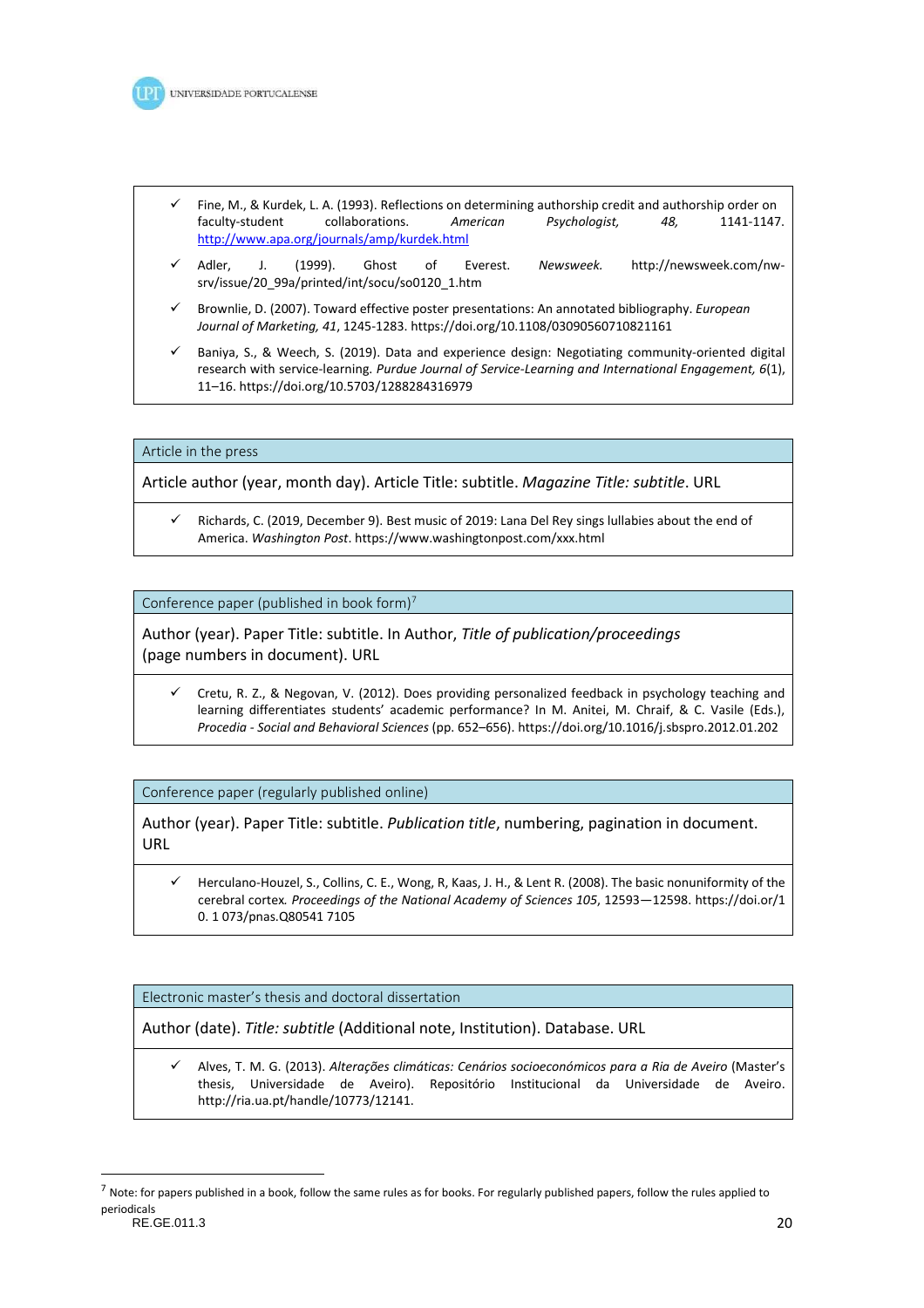UNIVERSIDADE PORTUCALENSE

 Monteiro, A. J. (2012). *A Biblioteca 2.0 como mecanismo facilitador do ensino do português*. (Master's thesis, Universidade Portucalense). Repositório Institucional da Universidade Portucalense. http://repositorio.uportu.pt/dspace/

#### Reports

Author (year). *Título: subtítulo* (ReportNo. xxx). URL

 Larat, E., Delrot, P., Avotins, A., & Alves, L. N. (2014). *D8.1. Report on overall sites infrastructure preparation* (Report No. LITES CIP-ICT-PSP 238916). http://ria.ua.pt/handle/10773/11866

Website or information extracted from a website, portal or blog<sup>8</sup>

Author (year, month, day). *Title: subtitle*. Website/blog Title. URL

- Holinger, P. C. (2014, October 24). *Great kids, great parents: Infant/child development and the importance of children's feelings*. Psychology Today. http://www.psychologytoday.com/blog/greatkidsgreat-parents/201410/interferences-interest-in-the-talking-child
- American Society for the Prevention of Cruelty to Animals. (2019, November 21). *Justice served: Case closed for over 40 dogfighting victims*. https://www.aspca.org/news/justice-served-case-closed-over-40-dogfighting-victims
- Axelrod, A. (2019, August 11). A century later: The Treaty of Versailles and its rejection of racial equality. *Code Switch, NPR*. https://www.npr.org/sections/codeswitch/2019/08/11/742293305/a-century-laterthe-treaty-of-versailles-and-its-rejection-of-racial-equality
- *Quantum mechanics*. (2019, November 19). Wikipedia. Retrieved November 25, 2019, from https://en.wikipedia.org/wiki/Quantum\_mechanics<sup>9</sup>

### 3. In-text citations

An in-text citation is an abbreviated way of referring in the text to the content of another author and must contain all the necessary information to allow an unequivocal correspondence between itself and the corresponding bibliographic references at the end of the document.

There are three types of in-text citations:

- 1. direct quotation literal transcription of the author's text;
	- $\checkmark$  short
- $\checkmark$  long
- 2. indirect citation conveying the idea in your own words;
- 3. citation of a citation when you do not have access to the original text.

### 3.1. Indirect citation

The reproduction of other authors' idea in your own words and different from theirs is called an indirect citation.

The rewriting of an author's idea in our own words is the type of in-text citation that is used most often throughout a document.

After reading and analysing a document, the transmission of the knowledge of that document's author in the text you are writing must always be accompanied by due credits to the author of the document

 $^8$  If the author is a group/entity, use as author. If the author's name and the website name are the same, omit the website name from the reference.

RE.GE.011.3 21  $9$  If there is no author, user the title and include the retrieval date only if the content is likely to be updated.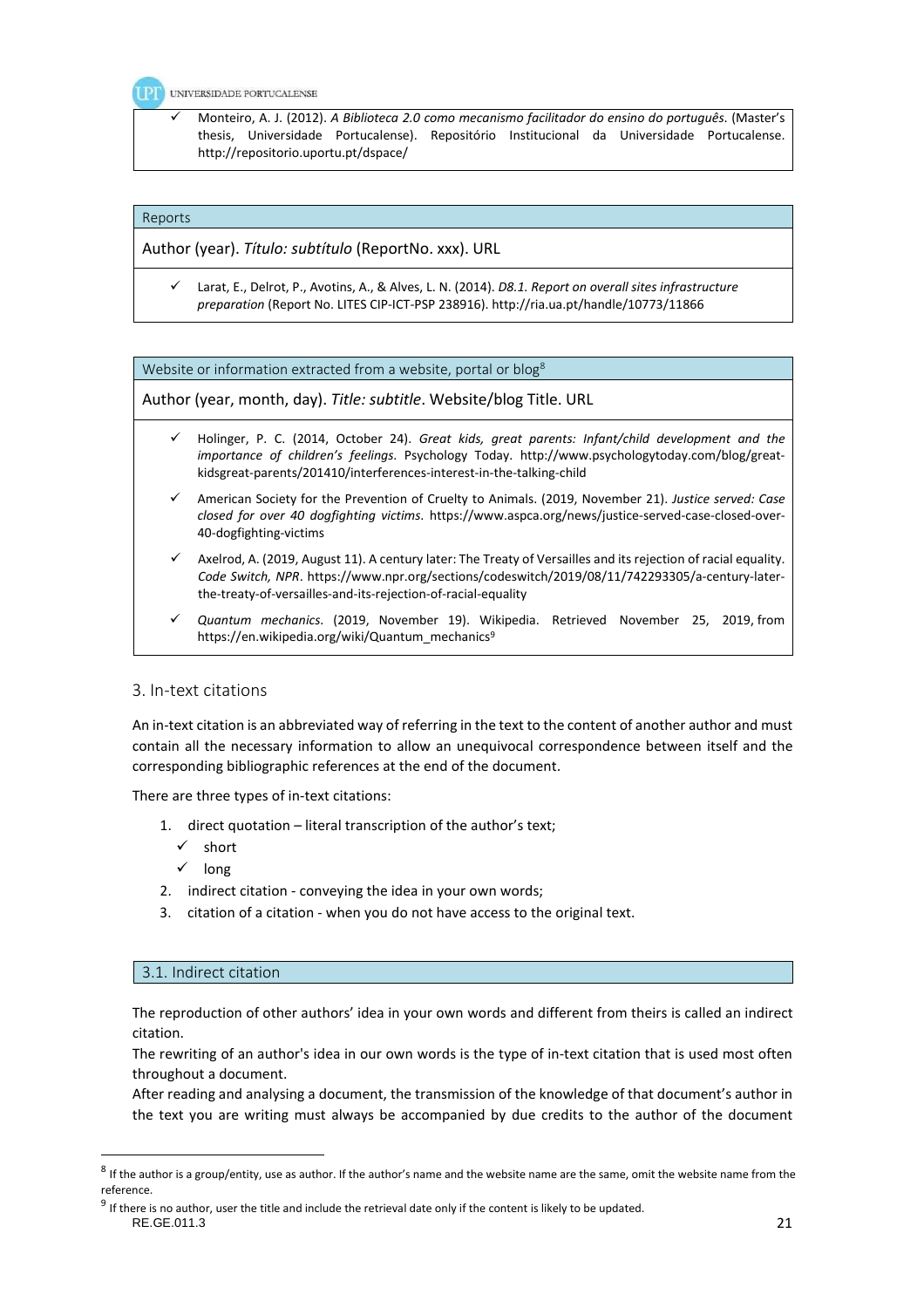

#### consulted.

According to APA standards, the transmission of the knowledge of the authors of documents you read must always be accompanied by a citation thereof, i.e., an in-text mention of the Author's Surname, Year of publication, and location (pages).

To correctly apply the general in-text citation rules, please read the next points of this manual.

# 3.2. Direct quotation

The inclusion of the literal transcription of the text of the author of the document read is called a direct quotation. According to the APA, in these cases, depending on the length of the transcribed text, the following rules apply:

### **a. Short quotations**

- $\checkmark$  A short direct quotation is the literal transcription of the text of the consulted document not exceeding 40 words;
- $\checkmark$  The transcription is inserted in the text itself, with quotation marks;
- It must include the indication of the page  $(p.)$  or of the pages interval (pp.).
- 1. (…) "librarians must be willing to expose themselves to the discomfort of advocacy, argument, criticism, and real change to be in the forefront of this movement" (OgBurn, 2009, p.41).
- 2. (…) as OgBurn (2009) mentions, when analysing this matter: "librarians must be willing to expose themselves to the discomfort of advocacy, argument, criticism, and real change to be in the forefront of this movement" (p.41).

### **b. Long quotations**

- $\checkmark$  A long direct quotation is the literal transcription of the text of the consulted document which exceeds 40 words;
- $\checkmark$  No quotation marks, no italics;
- $\checkmark$  The transcription is detached from the text, with left margin indent (c. 1.25 cm) for all the lines, and with double line spacing;
- It must include the indication of the page (p.) or of the page interval (pp.).

1. The personalization of services linked to magazine hosting is a widely used solution.

At the same time, they seek to identify the most promising new kinds of services needed to support authors and editors. (Hahn, 2008, p. 16)

### 2. According to Vieira (2002):

O estudo do comportamento do consumidor é definido como a investigação das atividades diretamente envolvidas em obter, consumir e dispor de produtos e serviços, incluindo os processos decisórios que antecedem e sucedem estas ações. Na verdade, é o estudo do processo vivido pelos indivíduos ao tomarem decisões de empregar seus recursos disponíveis em itens relacionados ao consumo, fazendo assim uma vinculação com os propósitos dos profissionais de marketing, que buscam identificar as necessidades e induzir o cliente a consumir o produto. (p. 219)

They are focusing on the capabilities and possibilities of new models rather than slavishly duplicating or simply automating traditional models. Aware there are core services underpinning both traditional and new model publishing activities, publishing programs are concentrating on defining that minimum set and learning what is required to support it.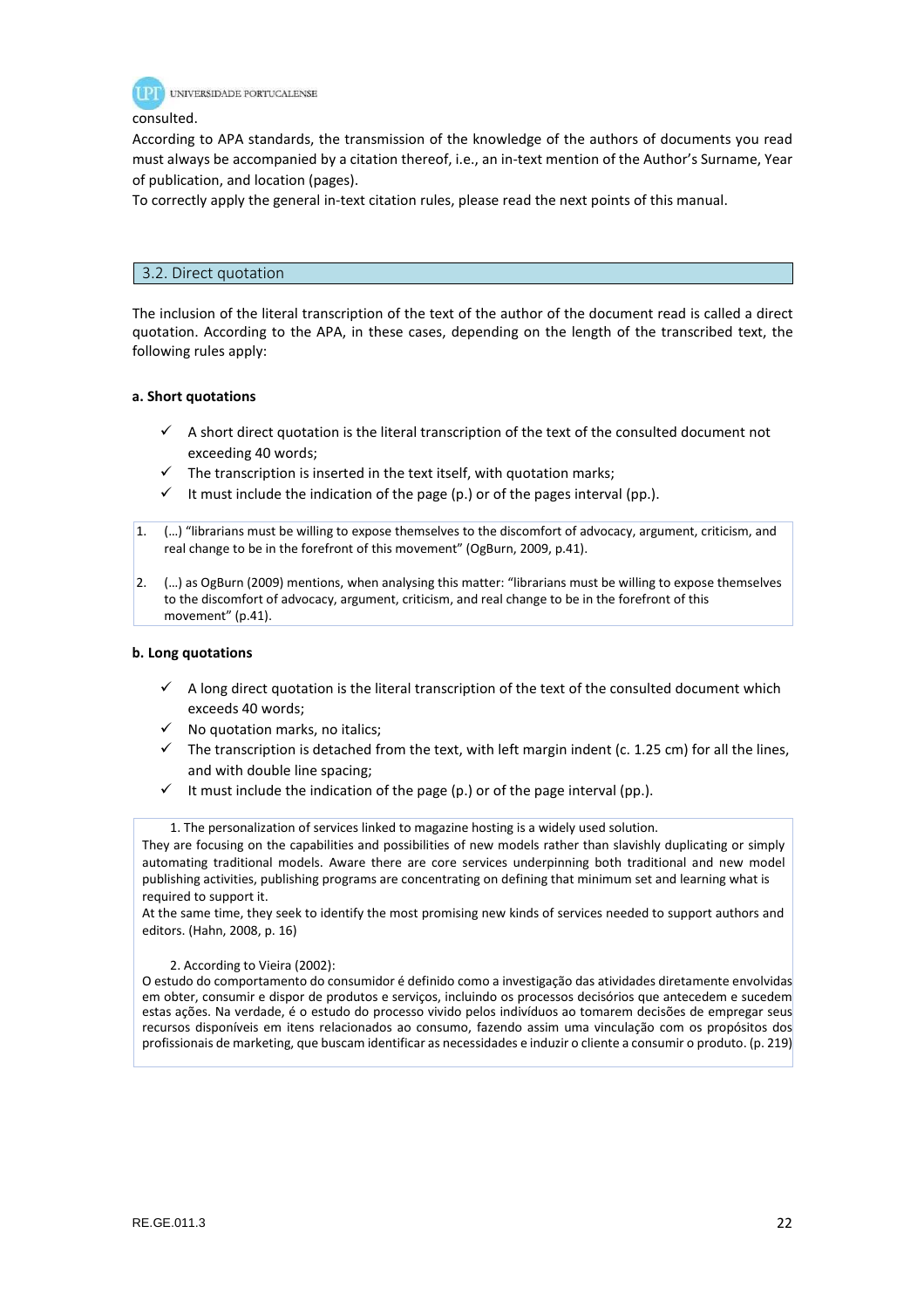

## 3.3. Citation of works not read by the author

The reference to secondary sources, that is, documents in which the information was only seized through reading other documents, is called a citation of a citation.

During the reading of a document (primary source) the reference to relevant information from other authors leads to the discovery of other documents (secondary sources) that, despite their relevance, are not always possible to read.

The citation of secondary sources, according to APA 6th, follows this rule:

Whenever the extract or work cited has not been seen by the author and the citation is made indirectly, through another source (due to the impossibility of consulting the original work), the citations must be preceded of the statement **cited by**. The **work that will appear in the bibliography is the one from which the citation was taken**.

| Rule                                                                                                                                      | Example                                                                                                                                               |
|-------------------------------------------------------------------------------------------------------------------------------------------|-------------------------------------------------------------------------------------------------------------------------------------------------------|
| Indication of the Author or the information<br>you want to highlight from the secondary source (cited<br>by primary source Surname, Year) | "Bob Usherhood (1996, cited by Riviére, 2004, p. 50) is<br>one of the authors who defends the impossibility of<br>neutrality in scientific research". |
| Note:<br>In the list of bibliographic references only<br>the primary source reference is included                                         | Riviére, J. C. (2004). Metodología de la documentación<br>científica. Madrid: Alfaguara.                                                              |

### 3.4. Authorship

According to the APA bibliographic style, the in-text citation follows these rules:

- a. The citation system used is author-date, and the elements must appear in this order:
	- author surname, document's publication year, and, for direct quotes, the numbers of the quoted pages;
	- $\checkmark$  the information is placed in curved parentheses.
- b. When using more than one citation at the same time, each citation is separated by a semicolon, and they are ordered alphabetically, with all citations included in a single curved parenthesis.
- c. In citations that include several works by the same author, the author must be mentioned only once, followed by their works in the following order: no date (n. d.) – year (from oldest to newest) – in press.

1. (Silva, 2010, p. 25)

- 2. (Craik & Lockhart, 1972; Goldfried, 2013; Pacula et al., 2014)
- 3. (Smith, n. d., 1995, 2020, in press)

According to APA 7th, norms for citing authors in the text vary depending on:

- the number of authors of the work cited;
- $\checkmark$  the number of times the same work is cited throughout the document. In some cases, the first time it is cited, the author is given in one way whereas in the following times the author of that same citation is given in another way.

RE.GE.011.3 23 Authorship information can appear in the in-text citation with or without parentheses. The following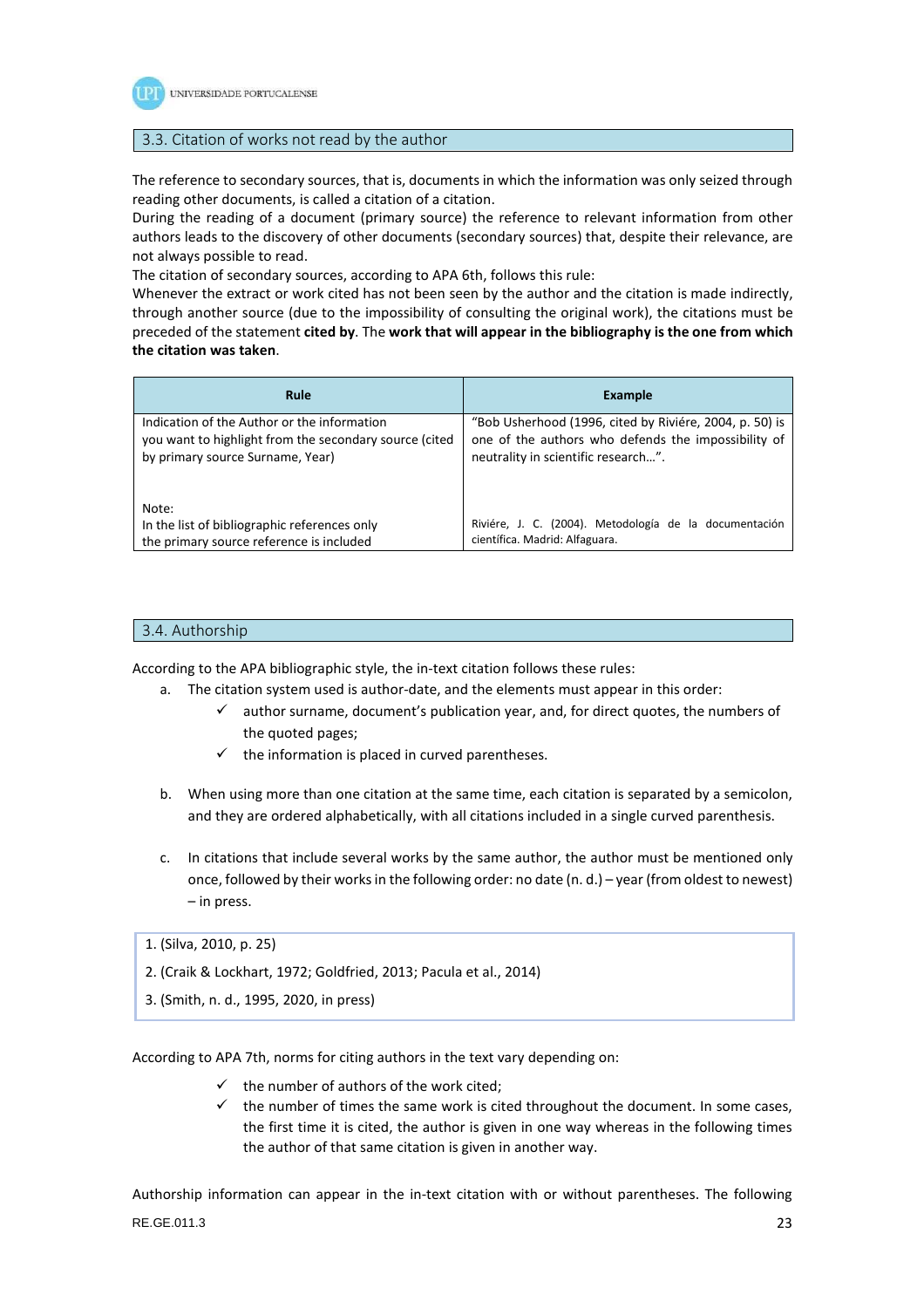

# examples show the rules for giving the authorship in the in-text citation:

| <b>Author</b>           | 1st citation in the text        | 2nd and following citations                                                                 | <b>Example</b>                           |
|-------------------------|---------------------------------|---------------------------------------------------------------------------------------------|------------------------------------------|
| 1 author                | (Surname, year)                 | (Surname, year)                                                                             | (Matos, 2018)                            |
|                         | Surname (year)                  | Surname (year)                                                                              | Matos (2018)                             |
| 2 authors               | (Surname1 & Surname2, year)     | (Surname1 & Surname2, year)                                                                 | (Matos & Bastos,<br>2018)                |
|                         | Surname1 and Surname2 (year)    | Surname1 and Surname2 (year)                                                                |                                          |
|                         |                                 |                                                                                             | and Bastos<br>Matos<br>(2018)            |
| More than 3             | (Author1 Surname                | (Author1 Surname                                                                            | (Matos et al., 2018)                     |
| authors                 | et al., Publication year)       | et al., Publication                                                                         |                                          |
|                         |                                 | year)                                                                                       |                                          |
|                         | or                              | or                                                                                          |                                          |
|                         | Author1 Surname                 | Author1 Surname                                                                             | Matos et al. (2018)                      |
|                         | et al. (Publication year)       | et al. (Publication year)                                                                   |                                          |
|                         | distinguish them must be cited. | Note: if two citations have the same abbreviation, the surnames of all authors necessary to |                                          |
| Groups<br>as            | (Name of the group or           | (Name of the group or                                                                       | (Universidade de                         |
| authors                 | Abbreviation of                 | Abbreviation of the name                                                                    | Aveiro [UA], 2013)                       |
| (Institutions,          | the name of the group, Year     | of the group, Year of                                                                       | (UA, 2013)                               |
| organizations,<br>etc.) | publication)<br>or              | publication)<br>or                                                                          | (Universidade<br>de<br>Aveiro (UA, 2013) |
|                         | Name of the group or            | Name of the group or                                                                        | UA (2013)                                |
|                         | Abbreviation of                 | Abbreviation of the name                                                                    |                                          |
|                         | the name of the group (Year     | of the group (Year of                                                                       |                                          |
|                         | publication)                    | publication)                                                                                |                                          |
|                         | Note: use abbreviation of       |                                                                                             |                                          |
|                         | name in the case of groups      |                                                                                             |                                          |
|                         | with recognised abbreviation    |                                                                                             |                                          |
|                         | or acronym                      |                                                                                             |                                          |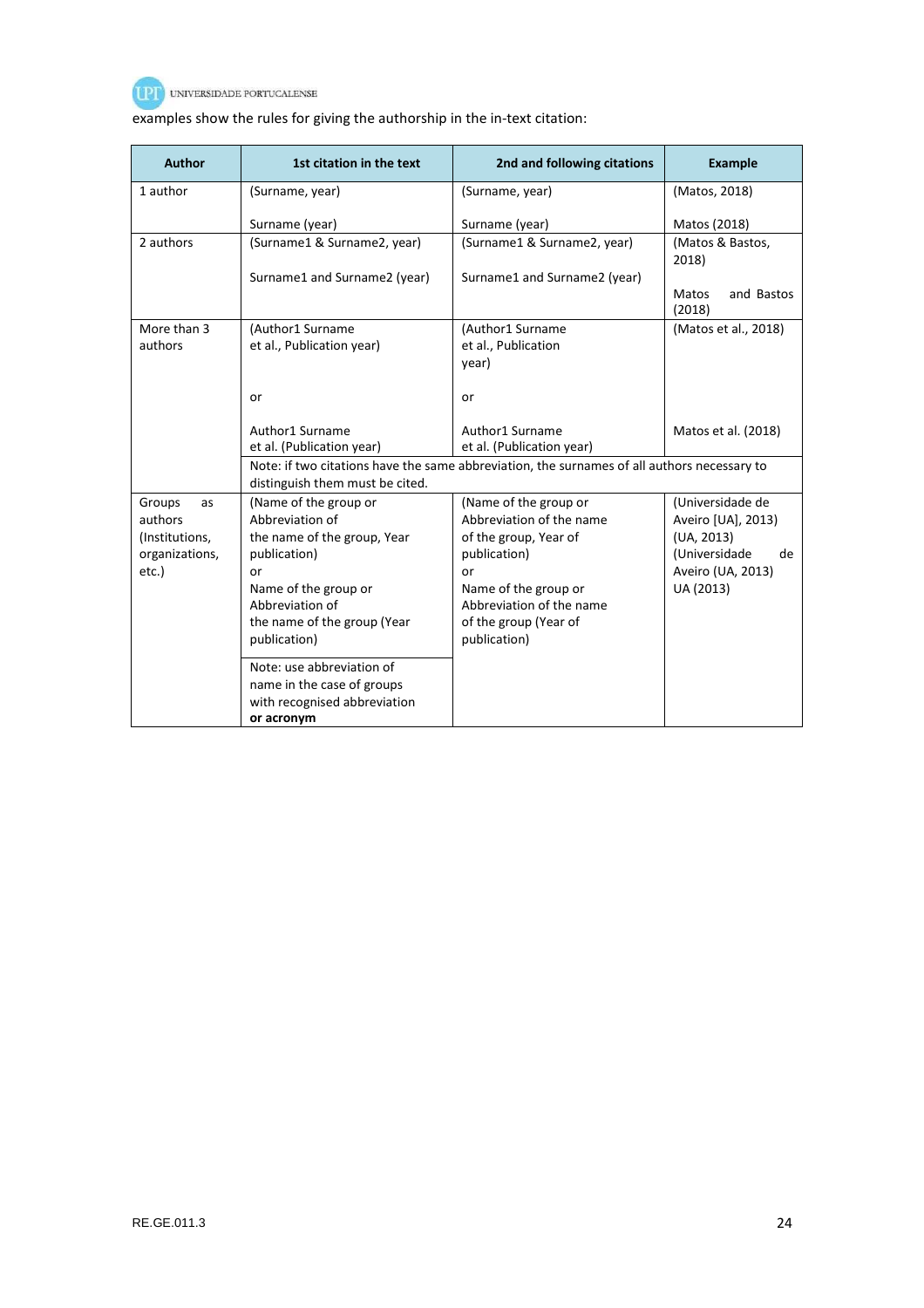| UNIVERSIDADE PORTUCALENSE |                                                                                                |                                                                                                 |                       |  |
|---------------------------|------------------------------------------------------------------------------------------------|-------------------------------------------------------------------------------------------------|-----------------------|--|
| Without author            | ("Title", Year)                                                                                | ("Title", Year)                                                                                 | ("Study Finds," 2007) |  |
| indication                | (Title, Year)                                                                                  | (Title, Year)                                                                                   | (College<br>Bound     |  |
|                           |                                                                                                |                                                                                                 | Senior, 2008)         |  |
|                           | or                                                                                             | or                                                                                              |                       |  |
|                           |                                                                                                |                                                                                                 | "Study Finds" (2007)  |  |
|                           | "Title" (Year)                                                                                 | "Title" (Year) Title                                                                            | College Bound Senior  |  |
|                           | Title (Year)                                                                                   | (Year)                                                                                          | (2008)                |  |
| Note:                     |                                                                                                |                                                                                                 |                       |  |
|                           | in the case of documents without author or with an anonymous author, the in-text citation<br>✓ |                                                                                                 |                       |  |
|                           |                                                                                                | is made with the first words of the reference entry (usually part of the title of the work) and |                       |  |
|                           | the year;                                                                                      |                                                                                                 |                       |  |
|                           | $\checkmark$<br>Italics are used: for journal, book, brochure, report titles.<br>✓             | Quotation marks are used: for article, chapter, or web page titles;                             |                       |  |
| Unknown                   | (Anonymous, Publication year)                                                                  | (Anonymous, Publication year)                                                                   | (Anonymous, 2018)     |  |
| author                    |                                                                                                |                                                                                                 |                       |  |
| (the document             |                                                                                                |                                                                                                 |                       |  |
| itself mentions           |                                                                                                |                                                                                                 |                       |  |
| unknown author)           |                                                                                                |                                                                                                 |                       |  |
|                           |                                                                                                |                                                                                                 |                       |  |

# In citations that can generate ambiguity the following rules are followed:

| <b>Author</b>                | Rule                                                                                                           | <b>Example</b>                                                            |
|------------------------------|----------------------------------------------------------------------------------------------------------------|---------------------------------------------------------------------------|
| Authors with<br>the same     | Include the initials of the authors with the same<br>surname in all citations of the text, even if the year of | (C. Costa, Santos & Ramalho, 2010;<br>P. J. Costa, Heleno & Pinhel, 2010) |
| surname                      | publication is different.                                                                                      | or                                                                        |
|                              |                                                                                                                | C. Costa, Santos and Ramalho (2010)                                       |
|                              |                                                                                                                | and P.                                                                    |
|                              |                                                                                                                | J. Costa, Heleno and Pinhel (2010)                                        |
| Authors with                 | Include the name of the authors with the                                                                       | (Paul Janet, 1876 & Pierre Janet,                                         |
| the same<br>surname          | same surname and initials in all citations<br>of the text, even if the year of publication                     | 1906)                                                                     |
| and initials                 | is different.                                                                                                  | or                                                                        |
|                              |                                                                                                                |                                                                           |
|                              |                                                                                                                | Paul Janet (1876) and Pierre Janet                                        |
|                              |                                                                                                                | (1906)                                                                    |
| Two or more                  | (Author surname, Year of document 1, Year of                                                                   | (Henriques & Sandim, 2010, 2011)                                          |
| works by the                 | document 2)                                                                                                    |                                                                           |
| same author                  |                                                                                                                |                                                                           |
|                              | or                                                                                                             | or                                                                        |
|                              | Author surname (Year of document 1, Year of                                                                    |                                                                           |
|                              | document 2)                                                                                                    | Henriques and Sandim (2010, 2011)                                         |
| Two or more                  | (Author A Surname, Year of Document;                                                                           | (Sousa, 2010; Vieira, 2002)                                               |
| works by                     | Author B Surname, Year of Document)                                                                            |                                                                           |
| different                    |                                                                                                                |                                                                           |
| authors                      | or                                                                                                             |                                                                           |
| entered by                   |                                                                                                                |                                                                           |
| alphabetical<br>order of the | Author A Surname (Year of document) and<br>Author B Surname (Year of Document)                                 | or                                                                        |
| reference                    |                                                                                                                | Sousa (2010) and Vieira (2002)                                            |
| <b>Documents</b>             | (Author surname, Year of documenta, Year                                                                       | (Alves, 1984a, 1984b)                                                     |
| by the same                  | of documentb)                                                                                                  |                                                                           |
| author with                  |                                                                                                                |                                                                           |
| the same date                | or                                                                                                             |                                                                           |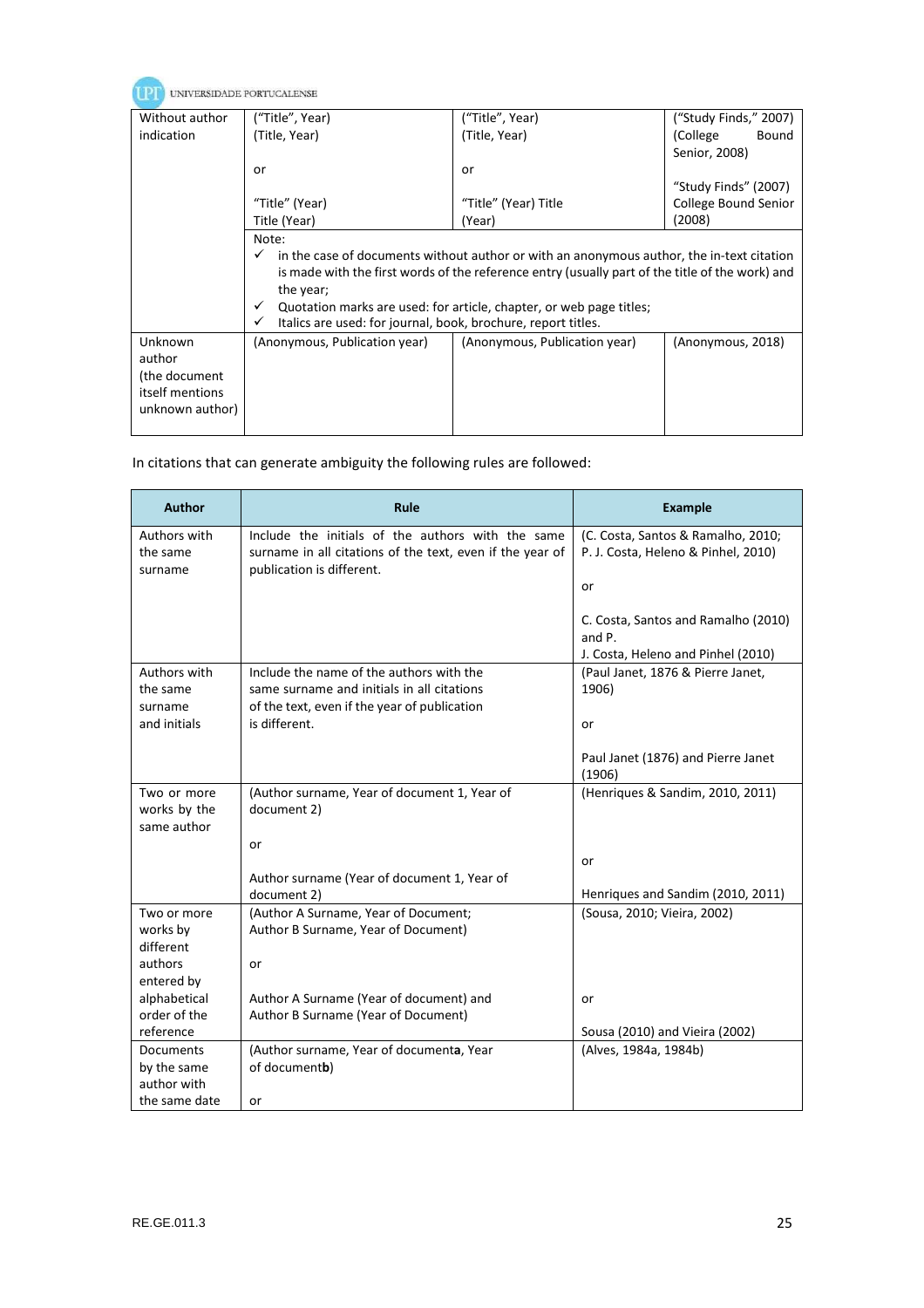

| a letter is<br>added to the    | Author surname (Year of documenta, Year of | or                   |
|--------------------------------|--------------------------------------------|----------------------|
| year of                        | document <b>b</b> )                        | Alves (1984a, 1984b) |
| publication<br>(a, b, c, etc.) |                                            |                      |

#### 3.5. Other situations

- a. Citation of **web document with no page numbers**:
- $\checkmark$  it may include the paragraph number

(Cushman, 2002, para.3).

- b. Citation of **document with no author**:
- $\checkmark$  the first words of the reference entry are used (usually, part of the title) ("Benefits of Usability Studies," 2002, p. 34).
- c. Citation of **personal communications** such as readings, or personal messages of exchanged emails:
- $\checkmark$  they must be cited in the text, but not in the final bibliography list.

(personal communication, May 3, 2000).

d. Avoid ambiguity in citations:

To avoid ambiguity in multiple works with three or more authors with the same year of publication, the number of authors needed to distinguish the publication from another must be cited. Example:

- $\checkmark$  Teles, Marques, Júlio, Mello, and Silva (2018) and Teles, Marques, Harcourt, Suny, Ludo, and Tronco (2018) - citations would be Teles et al. (2018);
- $\checkmark$  To avoid ambiguity, citation must be done in such a way that the articles are distinguished: Teles, Marques, Júlio, et al. (2018) and Teles, Marques, Harcourt, et al. (2018).

American Psychological Association. (2020). *Publication manual of the American Psychological Association* (7th ed.).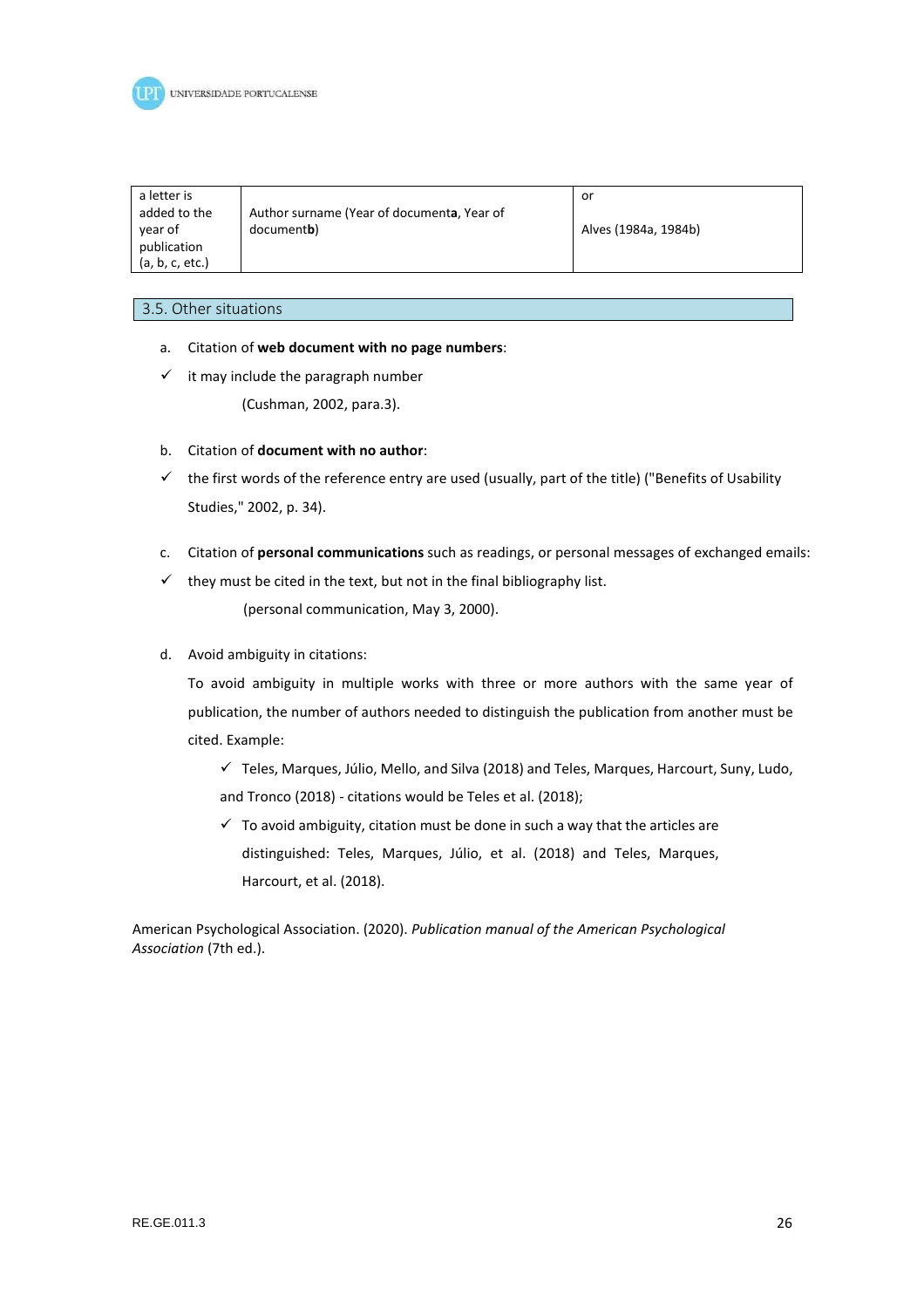

# **APPENDIX 3**

# Guidelines for citations and bibliographical references

# ISO Standard 690: 2010<sup>10</sup>

# **SUMMARY**

| 3.1.7. Legislative and judicial documents - laws, orders, ordinances, resolutions, etc., published in |  |
|-------------------------------------------------------------------------------------------------------|--|
|                                                                                                       |  |
|                                                                                                       |  |
|                                                                                                       |  |
|                                                                                                       |  |
|                                                                                                       |  |
|                                                                                                       |  |
|                                                                                                       |  |
|                                                                                                       |  |
| 3.2.7. Legislative and judicial documents - laws, orders, ordinances, resolutions, etc., published in |  |
|                                                                                                       |  |
|                                                                                                       |  |
|                                                                                                       |  |

<sup>&</sup>lt;sup>10</sup> Appendix 3 to the Norms for Formatting Bachelor's degree Works, Master's Project works, Reports, and Theses, and Doctoral Dissertations - Universidade Portucalense's internal document, prepared by UPT's General Library, to support the academic community in formatting and producing citations and bibliographic references.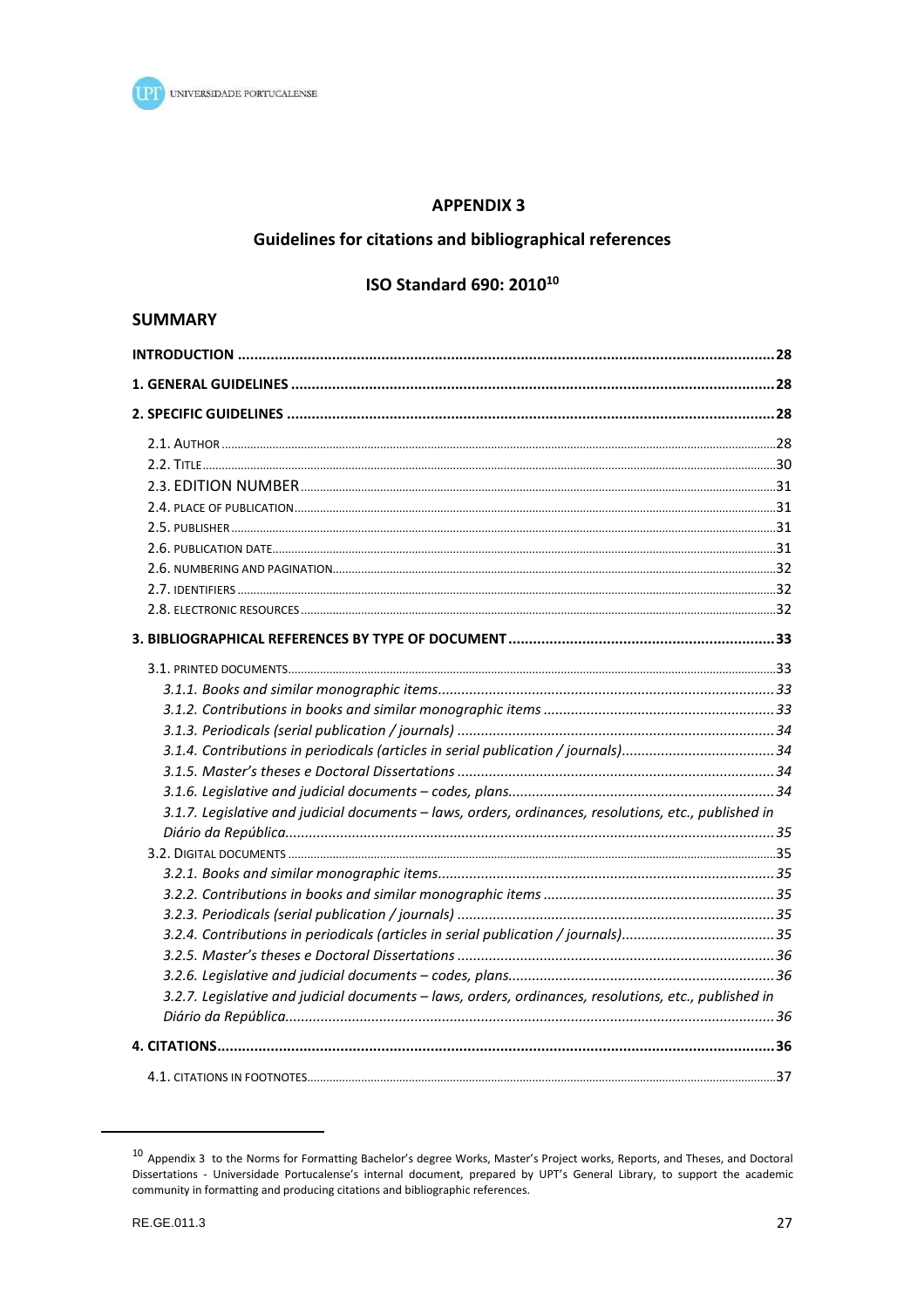

#### Introduction

The ISO 690:2010 standard, *Information and documentation: guidelines for bibliographic references and citations to information resources*, third edition, developed by the International Organization for Standardization (ISO), provides guidelines for the creation of citations and bibliographic references. It sets the order of the elements in bibliographic references, as well as the conventions for transcribing and presenting the information from several sources of information.

This manual is based on the international standards ISO 690: 2010, which repealed and replaced the previous standards, ISO 690: 1987 and ISO: 690-2. 1997.

For more detailed information, go to the General Library of Universidade Portucalense.

### 1. General guidelines

In-text citations and the list of bibliographic references must be consistent, respecting throughout the document the options taken regarding the style to be applied, or adaptation thereof, in order to create uniformity and clarity in the document's structure.

The information included in a reference must give the details of the publication in order to allow an unequivocal identification of the document consulted. A reference must include detailed information, provided by the standard used.

The examples presented in this manual consider the translation and adaptation into Portuguese of the terms used in the creation of in-text citations and bibliographic references.

### 2. Specific guidelines

The elements that make up each of the bibliographic references depend on specific rules, according to how they appear in the source, the type of document and its format (printed or digital), and should be taken, when possible, from the resource cited. Data taken from a source external to the resources is placed between […].

Next, the fundamental rules in the use of some of the elements needed for the creation of citations and bibliographic references according to the ISO 690:2010 standard are addressed, namely:

- $\checkmark$  Author;
- $\checkmark$  Title:
- $\checkmark$  Edition;
- $\checkmark$  Place of publication;
- $\checkmark$  Publisher;
- $\checkmark$  Date of publication;
- $\checkmark$  Numbering and pagination;
- $\checkmark$  Identifiers (ISBN, ISSN, DOI);
- $\checkmark$  Type of support;
- $\checkmark$  Update date;
- $\checkmark$  Date of retrieval;
- $\checkmark$  Availability and access.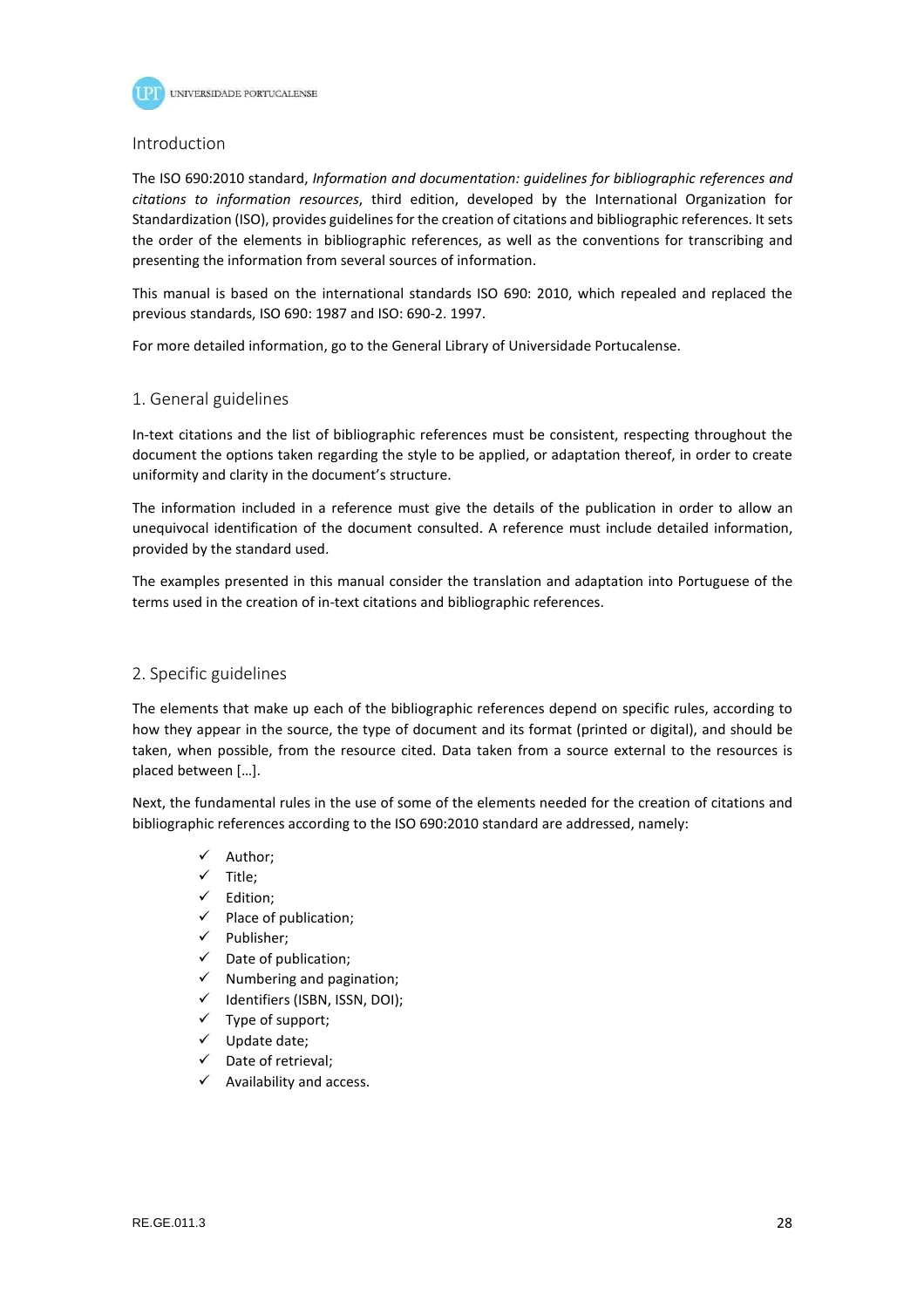

#### 2.1. Author

Person or entity responsible for the intellectual and / or artistic content of a document.

#### **Author = person**

a. The person's name is given in inverted form (SURNAME, Names) and the name of entities is given in direct form:

MOREIRA, Vital (private individual author) PORTUGUESE BAR ASSOCIATION (legal person or entity author)

- b. The name of the author must be given in the same form as it appears in the source;
- c. When the author has more than one surname, the entry is always by the last surname, except for authors of Spanish language (Spaniards or Latin-American):

MERLO VEGA, José Antonio (private individual author with a Spanish language name)

d. If the publication has two or three authors, they are given in the order in which they appear in the document:

CANOTILHO, J. J. Gomes, FERREIRA, Luís and NEGRÃO, Fernando

e. The name of the first author should be in inverted form, the remaining authors can be in direct order, with the surname capitalised:

CANOTILHO, J. J. Gomes, Luís FERREIRA and Fernando NEGRÃO

f. If the publication has more than three authors, it is possible to mention only the name of the first author, followed by "et al." (et alli, Latin expression meaning "and others"), provided that the abbreviated form does not lead to a wrong correspondence between the citation and the list of bibliographic references:

MOREIRA, Vital, et al.

g. For works of unknown author, references and citations in footnotes start with the title.

#### **Author = entity**

- a. Give the name of the entity as it appears in the source;
- b. If the entity appears in the form of initials or acronyms, the complete form is added between [...] (in this case, the first note must explain the abbreviation between […]), except in cases where the entity is identified by the initials / acronym:

IAC [Canary Islands Astrophysics Institute] UNESCO

c. If the author is an entity subordinate to a main entity, or if its full meaning depends on the presence of the name of the main entity, the latter must appear first, otherwise it is not necessary: MINISTRY OF EDUCATION, North Regional Directorate for

Education, WORLD HEALTH ORGANIZATION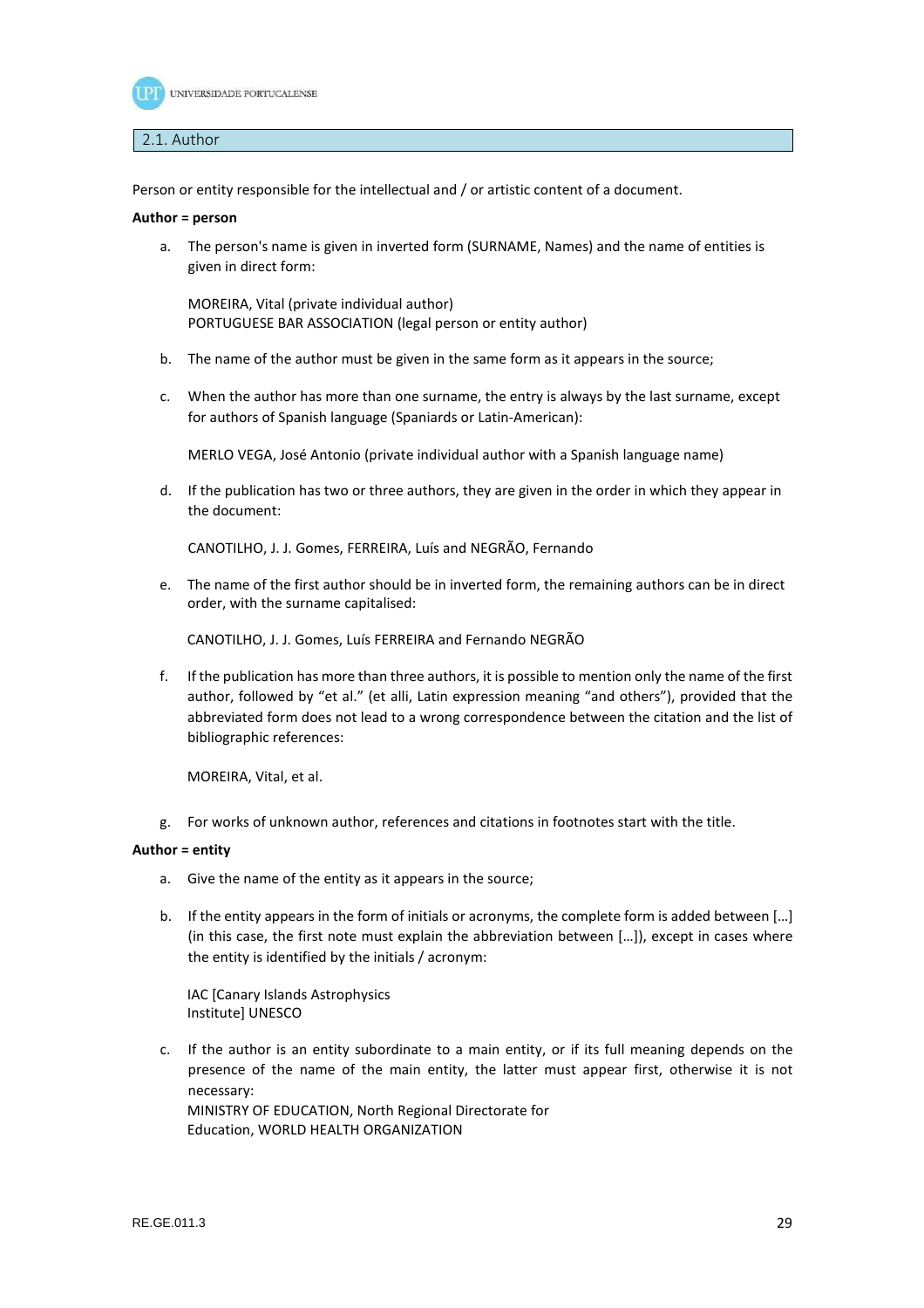

d. If there are different organisations with the same name, additional location information is added between [...]:

TRINITY COLLEGE [London] and TRINITY COLLEGE [Dublin]

#### **Author = editor (see point 2.5)**

a. Author-editor (several authors)

PRATES, Ana, coord.

#### **Author = secondary responsibility**

a. The names of authors or entities that perform a subordinate function (translators, compilers, illustrator editors, etc.) may appear after the title, with an indication of their function.

# 2.2. Title

- a. The title must be written as it appears in the source;
- *b.* The title of the publication must be typographically highlighted, preferably in *italics;*
- c. The subtitle follows the title, separated by a colon;
- d. In chapters or parts of books, in papers published in Congress proceedings, and in articles in periodicals (magazines, newspapers, journals...), the title to be highlighted is not that of the chapter, paper or article, but that of the main document, that is, of the book, proceedings or periodical in which the referenced text is included, that is, the documentary source where the article is located (see points 3.1.2, 3.1.4, 3.1.7, 3.2.2, 3.2.4, and 3.2.7);
- e. In the case of contributions in monographs (books), the title of the main source must be preceded by "In:" (see points 3.1.2 and 3.2.2);
- f. Book titles are always written in lowercase, except for the first word:

*Um ensaio sobre a constituição da Europa* 

g. The titles of journals or conference proceedings are always written starting each word with a capital letter:

*Revista de Direito Penal Internacional*. *Atas do Colóquio Censura e Liberdade de Expressão em Portugal*.

- h. If the author's name cannot be determined with certainty, the title will appear as the first element of the reference;
- i. The title is also the first element:
	- $\checkmark$  In certain types of resources, such as encyclopaedias;
	- $\checkmark$  In resources resulting from cooperation between several collaborators (without significant role of author);
	- $\checkmark$  In conferences, if no person or organization is identified as the author conference name;
	- $\checkmark$  periodicals, to which the name of the entity that publishes the periodical must be added, if it is not sufficient to identify the publication, or the place of publication, in the case of periodicals with the same name:

*Boletim trimestral*. Instituto das Artes. *Natura* (Amsterdam). and *Natura* (Bucharest).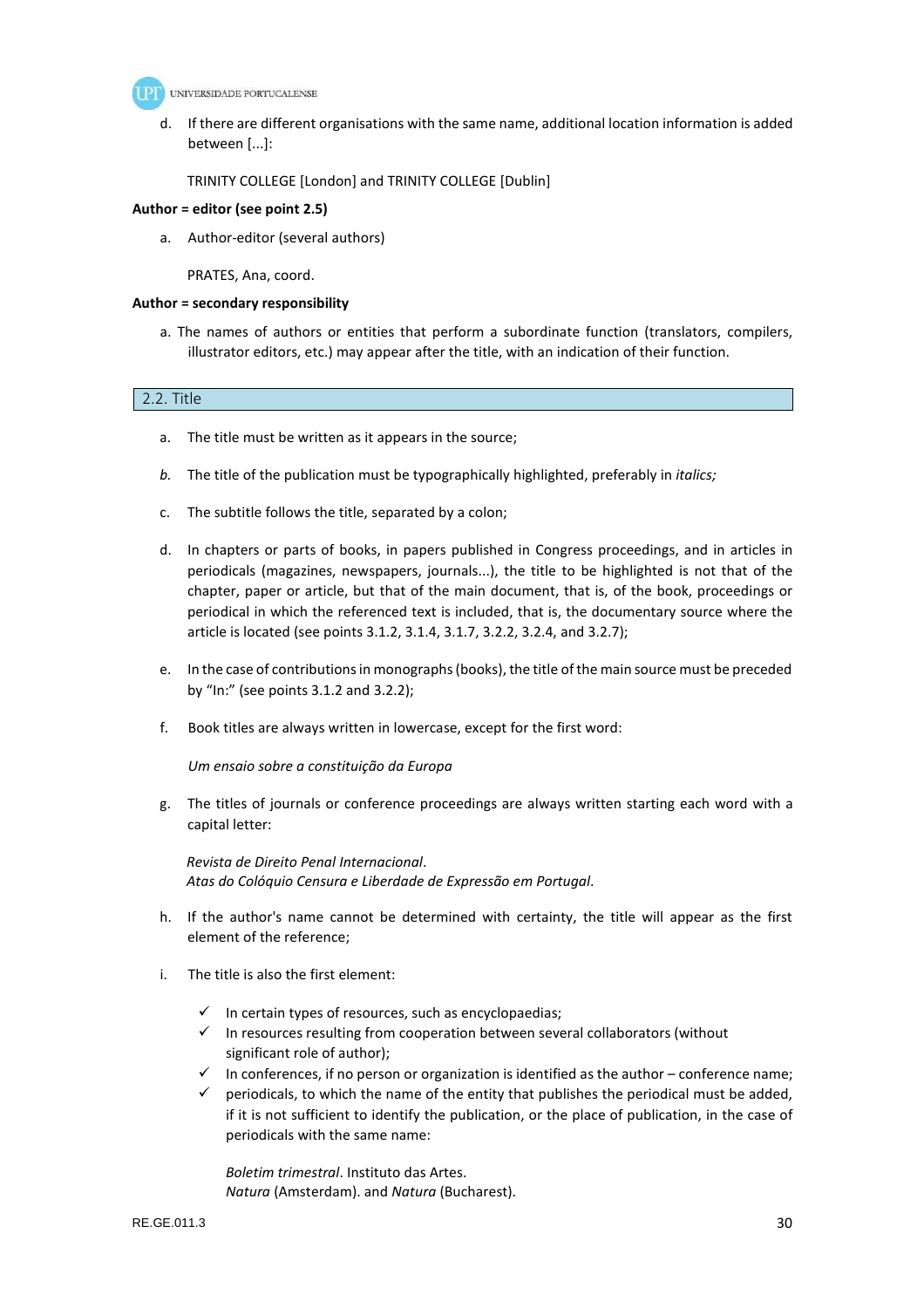

#### 2.3. Edition number

- a. Mention of the edition number is only mandatory from the 2nd edition onwards, and it is given after the title;
- b. The edition must be specified as it appears in the source:

3ª edição. 3rd ed., revised. New enlarged edition.

2.4. Place of publication

- a. The data regarding the place of publication must be transcribed as it appears in the document, in the language of the document;
- b. If the location is known, but not mentioned, it can be given between […];
- c. Location should be clarified for small, unknown locations: London. London (Ontario).
- d. If two or more locations are mentioned, mention only the first one.

# 2.5. Publisher

- a. Publisher data can be abbreviated, with omission of data non-essential for identification.
- b. This element must be selected according to the following order:
	- $\checkmark$  Publisher
	- $\checkmark$  Distributor
	- $\checkmark$  Printing company
	- $\checkmark$  Sponsor
- c. If more than one publisher appears in a document, mention only the first.

### 2.6. Date of publication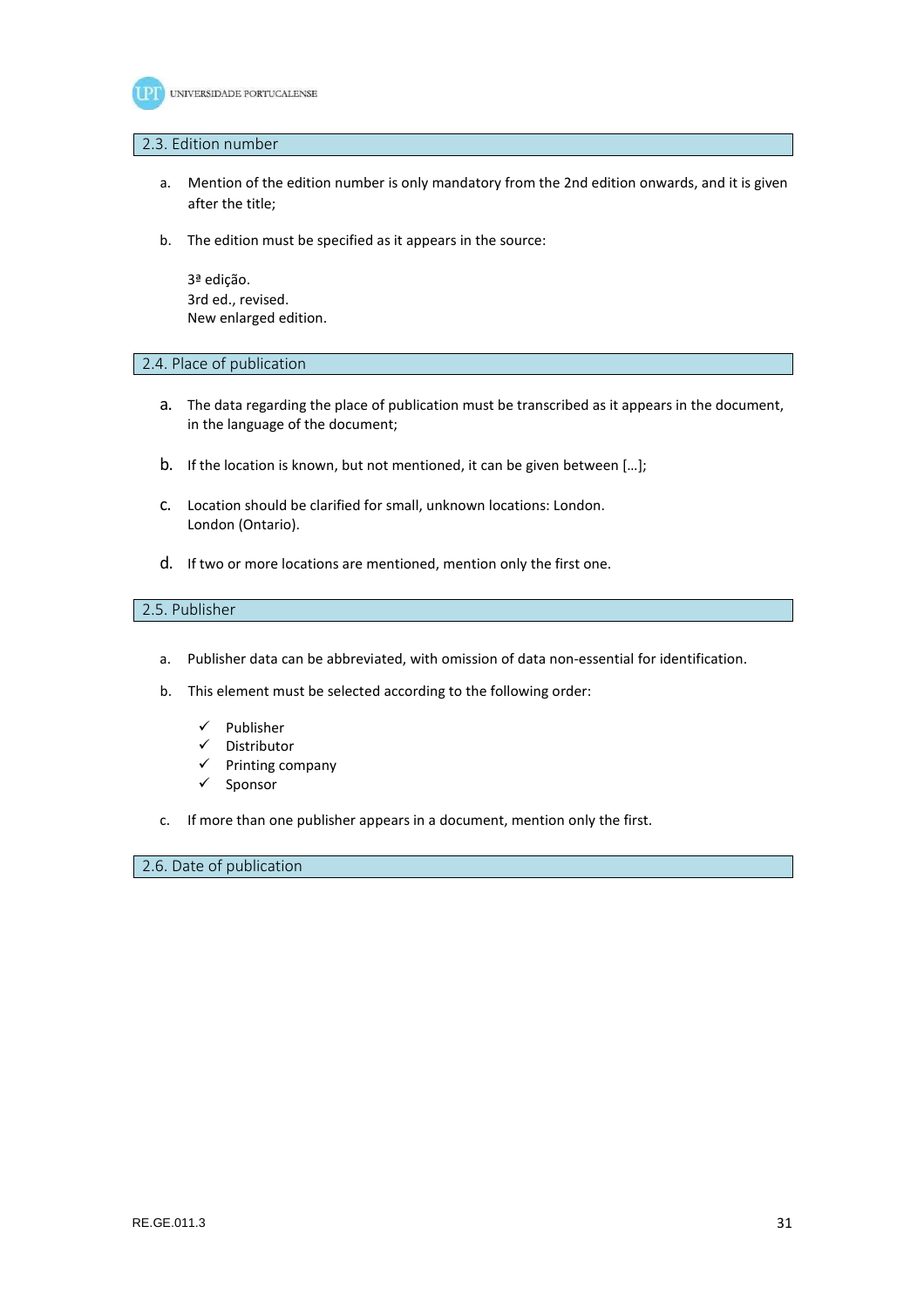

- a. The date is usually given by mentioning the year of publication;
- b. When the date of publication does not appear, the date of the duty copies, copyright, or printing is recorded:

DC 1998 cop. 1997 print. 2003

c. If there is no date, an approximate date is given:

[ca. 1962)

d. If such approximate date is not possible, the following is used:

[no date]

e. In certain types of documents, such as electronic resources, newspapers, and patents, the month and day may be needed, and are used in two ways:

17 June 2018 or 17 Jun. 2018 2018-06-17.

### 2.7. Numbering and pagination

- a. Numbering is a mandatory element in bibliographic references of periodical publications.
- b. It can be made up of the following elements: volume, issue, number, etc., from the largest to the smallest:

vol. 20, No. 1, pp. 25-45

c. The terms can be omitted, but highlighted typographically, with the volume in bold and the number in parentheses:

**20**(1), 25-45

#### 2.8. Identifiers

a. If the document has an international identification number, it must be included in the references:

ISSN 0016-7568. ISBN 0.7493-8662-2. Available from: Doi: 10.1371/journal.pbio.1000269

2.9. Electronic resources

a. The type of support must be mentioned after

the title: [online].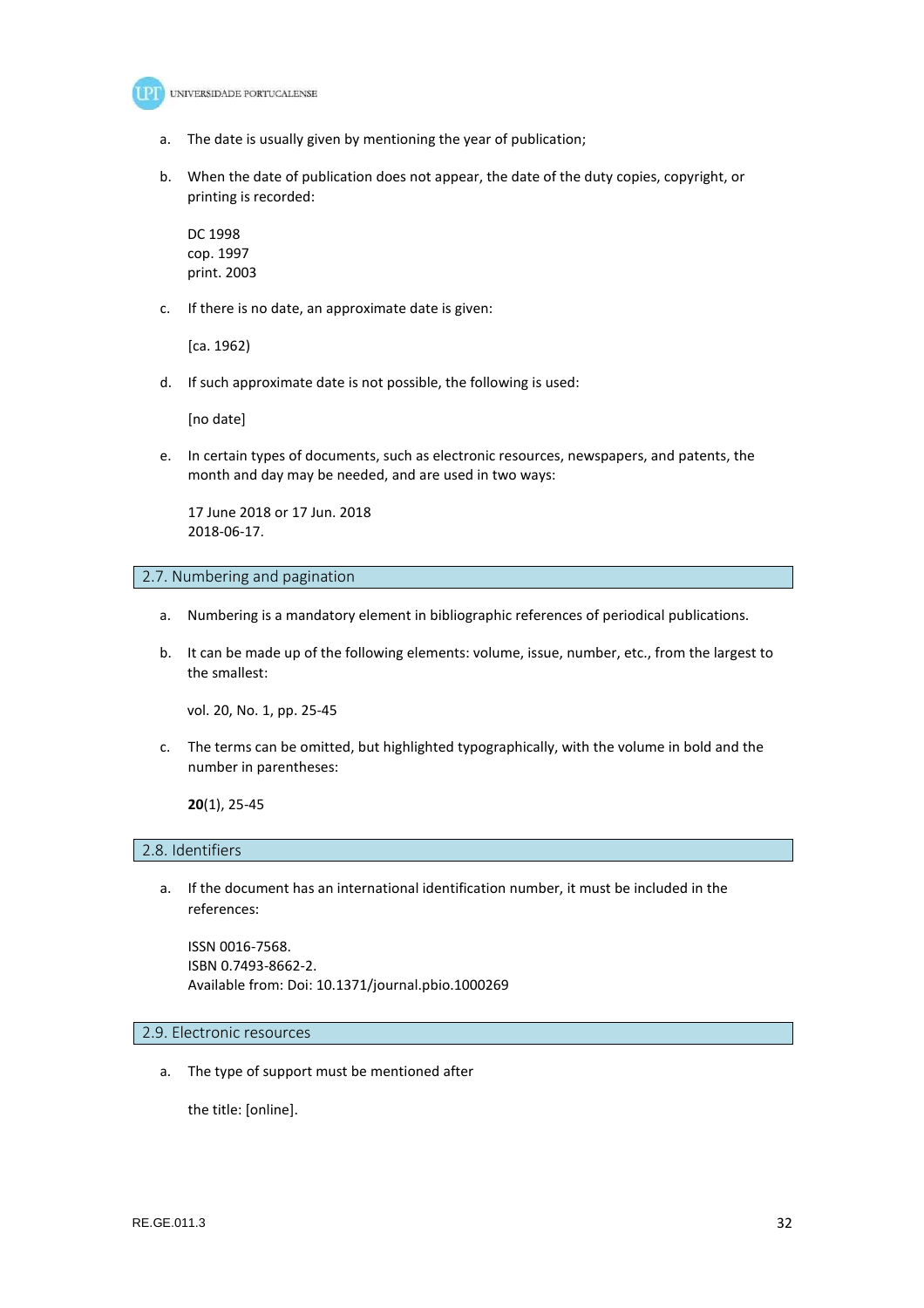

b. The date when the document was accessed must be given in square brackets:

[access. 06 Jan. 2017) [access. 02 Feb. 2018)

c. The access method (if it does not appear in the electronic address) and the electronic address of the cited document must be referenced. This information can be identified with the words "Available from" Available from + access method + electronic address

Available from the Internet: http://.. Available from: database name

d. When it exists, information related to the DOI is preferred over the URL.

# 3. Bibliographical references by type of document

The elements that make up each of the bibliographic references vary according to the type of document and its format (printed or digital).

This handbook covers the following types of documents:

- $\checkmark$  Book:
- $\checkmark$  Book chapter:
- $\checkmark$  Journal;
- $\checkmark$  Journal article;
- $\checkmark$  Conference paper;
- $\checkmark$  Master's thesis and Doctoral dissertation;
- $\checkmark$  Legislative documents.

Each table shows the elements that make up the bibliographic reference in their respective order, well as any observations and examples, with all types of documents subdivided within the formats: printed documents or digital documents.

# 3.1. Printed documents

| 3.1.1. Books and similar monographic items |                                                                                                                                                                       |  |
|--------------------------------------------|-----------------------------------------------------------------------------------------------------------------------------------------------------------------------|--|
|                                            | Author. Title: subtitle. Edition. Place of publication: Publisher, Date, numbering <sup>11</sup> . ISBN.                                                              |  |
| ✓                                          | ANDRADE, Manuel da Costa. Liberdade de imprensa e inviolabilidade pessoal: uma perspectiva jurídico-<br>criminal. Coimbra: Coimbra Editora, 1996. ISBN 972-32-0750-8. |  |
| ✓                                          | PRATES, Ana, coord. Código civil anotado. Coimbra: Almedina, 2017, Vol. 1. ISBN 9789724069944.                                                                        |  |
| ✓                                          | ARAÚJO, Laurentino da Silva, anot. Código de Processo Penal: actualizado e anotado. Coimbra: Coimbra<br>Editora, 1960.                                                |  |
|                                            |                                                                                                                                                                       |  |

<sup>3.1.2.</sup> Contributions in books and similar monographic items (Book chapters)

 $\overline{a}$ 

 $11$  Needed only if the document is identified as part of a series.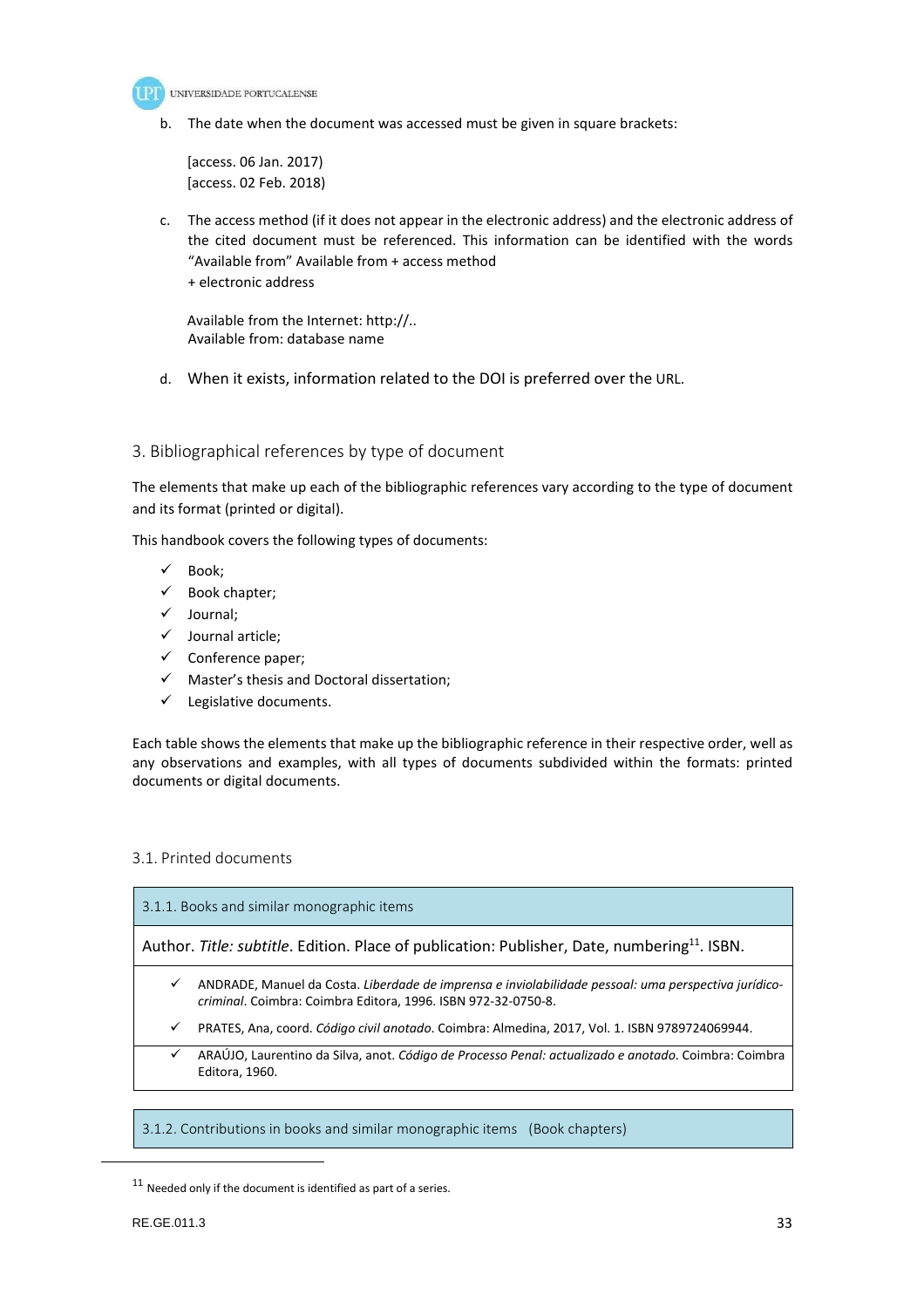

Contribution author. Contribution Title: subtitle. In: Main author. *Main Title: subtitle.* Edition. Place of publication: Publisher, Date, Pages of the part. ISBN.

 MORGAN, Eleonor J. A política da concorrência na União Europeia. In: HEALEY, Nigel. *A doutrina económica da nova Europa*. Lisboa: Instituto Piaget, DC 1997, pp. 279-297.

3.1.3. Periodicals (serial publication / journals)

*Title: subtitle*. Edition. Place of publication: Publisher, Date, numbering<sup>12</sup>. ISSN.

*Revista Jurídica Portucalense*. Porto: Universidade Portucalense, 2017, No. 15. ISSN 2183-5705.

3.1.4. Contributions in periodicals (articles in serial publication / journals)

Contribution author. Contribution Title: subtitle. *Main doc. Title: subtitle*. Edition. Place of publication: Publisher, Date, numbering, pages. ISSN.

- SILVANO, Gonçalo Xavier. Os tribunais e as urgências das respostas da justiça ao cidadão. *Revista Jurídica*. 2011, No. 14, pp. 81-91. ISSN 0874-2839.
- KALNINS, Arthurs and MAYER, Kyle J. Relationships and hybrid contracts: an analysis of contact choice in information technology. *The Journal of Law, Economics & Organization*. Oxford Oxford University Press, April 2004, vol. 20, No. 1, pp. 207-229. ISSN 2402-0712.

3.1.5. Master's theses e Doctoral Dissertations

Author. *Title: subtitle*. Additional note, Higher Education Institution, Place, Date.

- CARVALHO, Renato José Alves da Costa de. *O risco no contrato de seguro marítimo de mercadorias*. Master's thesis, Universidade Portucalense, Porto, 2015.
- SANTOS, Maria Alice Teixeira dos. *Avaliação de sítios educativos de apoio à aprendizagem da língua portuguesa.* Master's thesis, Universidade Portucalense, Porto, 2012.

3.1.6. Legislative and judicial documents – codes, plans<sup>13</sup>

Author. *Title: subtitle*. Edition. Place of publication: Publisher, Date, numbering. ISBN.

- PORTUGAL. *Código de Processo Penal*. Coimbra: Almedina, 2001.
- ARAÚJO, Laurentino da Silva, anot. *Código de Processo Penal: actualizado e anotado*. Coimbra: Coimbra Editora, 1960.

RE.GE.011.3 34 <sup>13</sup> The author heading for legislative documents such as Civil Code, Criminal Code, etc., is PORTUGAL. In the case of an annotated or commented document, the entry can be made by the author of the notes and comments. In both cases the order of books / monographic items is followed.

<sup>12</sup> Only for a specific issue of a series.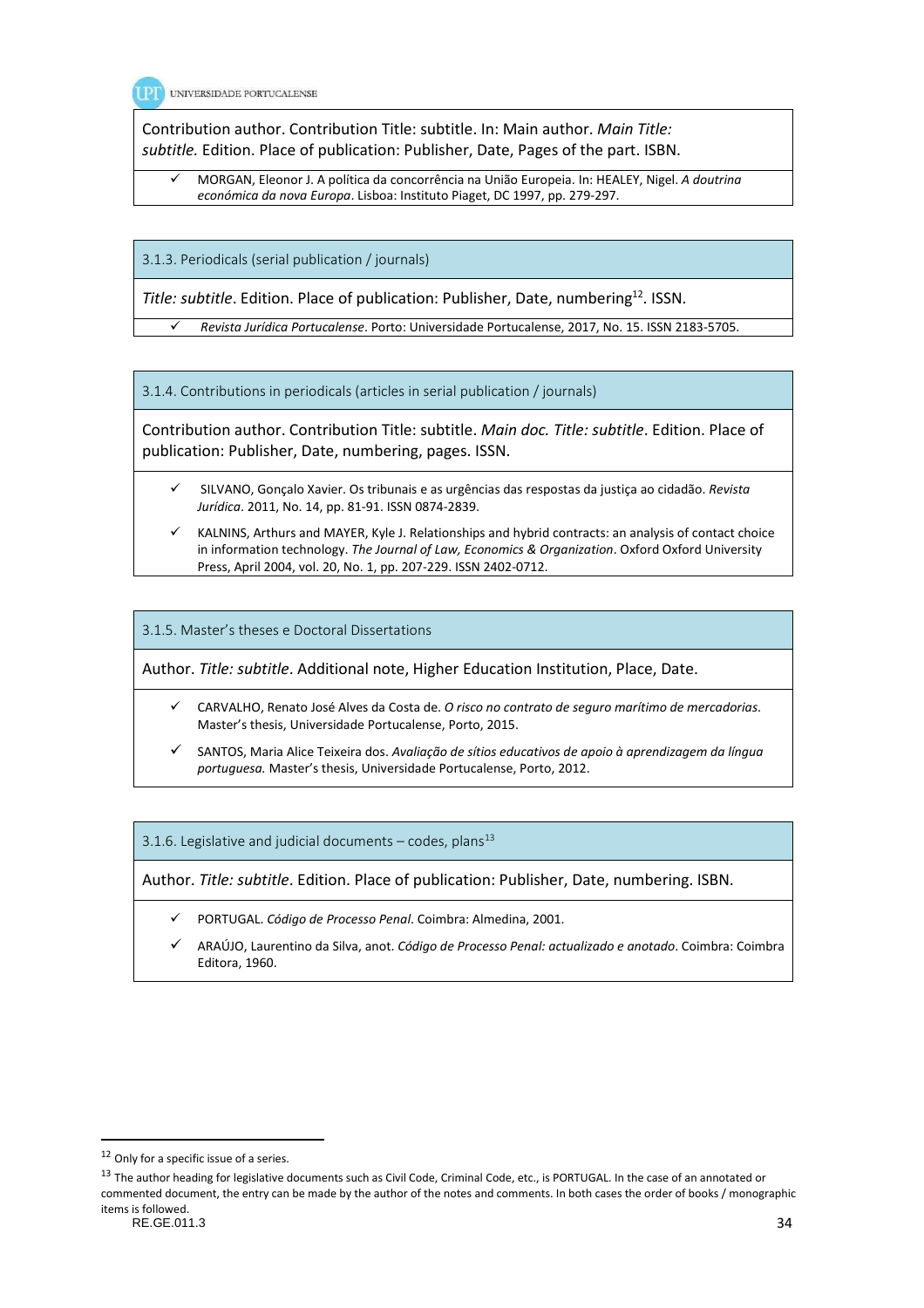

3.1.7. Legislative and judicial documents – laws, orders, ordinances, resolutions, etc., published in Diário da República<sup>14</sup>

Contribution Title: subtitle. *Main doc. Title: subtitle.* Place of publication: Publisher, Date, numbering, pages.

 Despacho n.º 1947/2018. *Diário da República, 2º Série*. Lisboa: Imprensa Nacional-Casa da Moeda, 2018- 02-23, No. 39, p. 5984.

# 3.2. Digital documents

3.2.1. Books and similar monographic items

Author. *Title: subtitle* [type of support]. Edition. Place of publication: Publisher, Date [Date of access]. ISBN. Availability and access

 GERWICK, Ben C. *Construction of marine and offshore structures* [online]. 2.ª ed. Boca Raton (London): CRC Press, 2000 [access. 2004.08.19]. Available from the World Wide Web: <http…

3.2.2. Contributions in books and similar monographic items (Book chapters)

Contribution author. Contribution Title: subtitle. In: Main author. *Main Title: subtitle*  [type of support]. Edition. Place of publication: Publisher, Date, Pages of part [Date of access]. ISBN. Availability and access

#### AMYES, Tina L., TOTEVA, Maria M., and RICHARD, John P. Crossing the Borderline between SN1 and SN2 Nucleophilic Substitution at Aliphatic Carbon. In: *Reactive Intermediate Chemistry* [online]. Hoboken: Wiley-Interscience, cop. 2004, pp. 41-68 [access. 2008.12.11]. ISBN 978-0-471-72149-9. Available from WILEY INTERSCIENCE.

3.2.3. Periodicals (serial publication / journals)

*Title: subtitle* [type of support]. Edition. Place of publication: Publisher, Date, Numbering [date of access]. ISSN. Availability and access

 *Revista Jurídica Portucalense* [online]. Porto: Universidade Portucalense, 2017, No. 21 [access. 23 Jan 2018]. ISNN 2183-5705. Available from https://www.redib.org/recursos/Record/oai\_revista3391 revista-juridica-portucalenseportucalense-law-journal/Description#tabnav

3.2.4. Contributions in periodicals (articles in serial publication / journals)

Contribution author. Contribution Title: subtitle. *Main Title: subtitle* [type of support]. Edition. Place of publication: Publisher, Date, numbering, pages of contribution [date of access]. ISSN. Availability and access

 $\overline{a}$ 

RE.GE.011.3 35  $14\,$  The elements of the reference follow the rules and order of serial publications.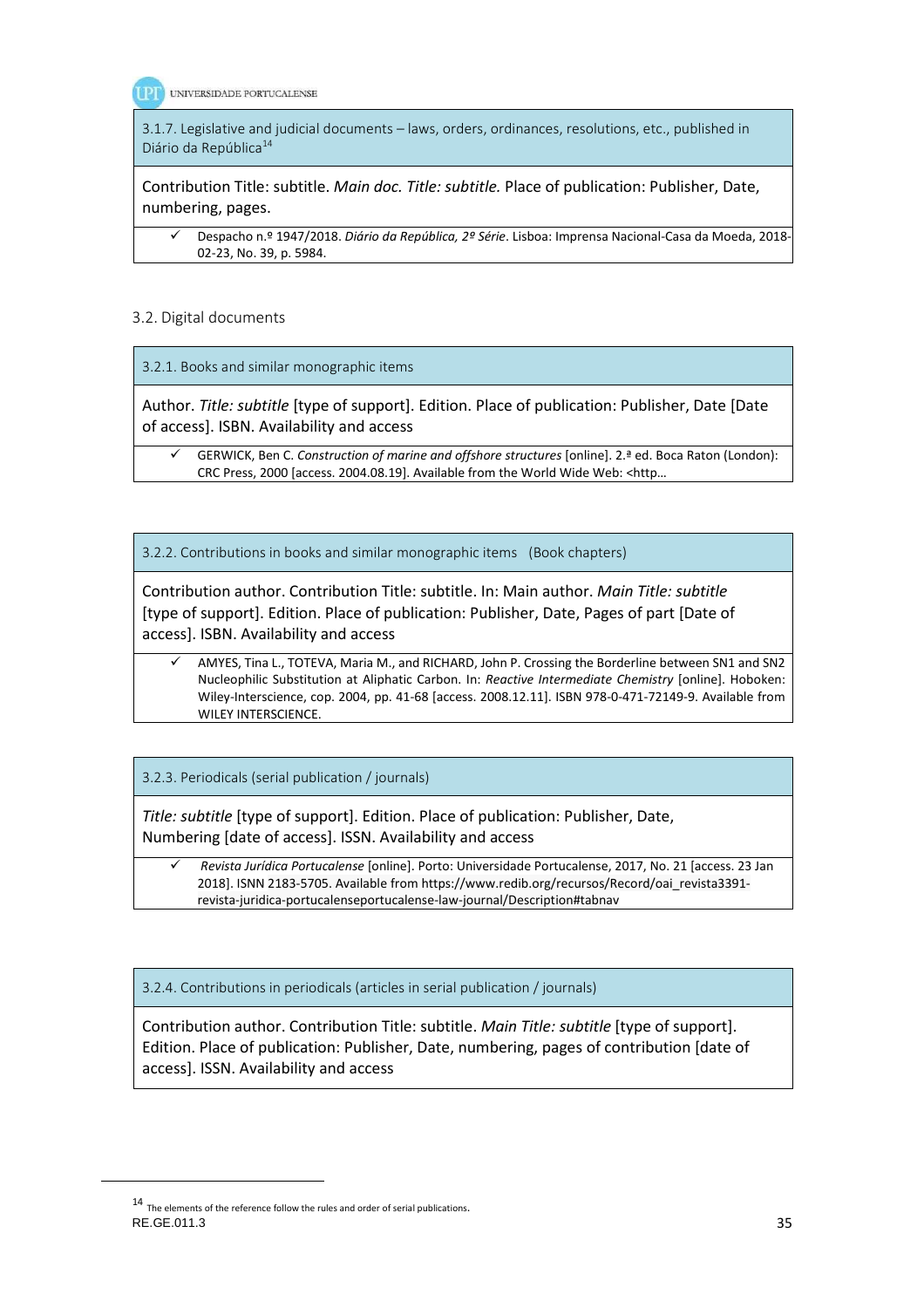UNIVERSIDADE PORTUCALENSE

- SILVANO, Gonçalo Xavier. Os tribunais e as urgências das respostas da justiça ao cidadão. *Revista jurídica*  [online]. 2011, No. 14, pp. 81-91 [access. 8 Nov 2015]. ISSN 0874-2839. Available from http://hdl.handle.net/11328/1290
- STRINGER, John A., et al. Reduction of RF-induced sample heating with a scroll coil resonator structure for solid-state NMR probes. *Journal of Magnetic Resonance* [online]. Elsevier. March 2005, **173**(1), 40- 48. [access. 18 July 2006]. Available from: doi:10.1016/j.jmr.2004.11.015

3.2.5. Master's theses e Doctoral Dissertations

Author. *Title: subtitle* [type of support]. Additional note, Higher Education Institution, Place, Date [date of access]. Availability and access

 MAGALHÃES, M.D.M. *O direito das comunidades europeias: rumo a uma eventual constitucionalização?* [online]. Doctoral dissertation, Universidade Portucalense, Porto, 2002 [access. 01 Feb. 2018]. Available from the UPT Repository: http://hdl.handle.net/11328/636

3.2.6. Legislative and judicial documents – codes, plans<sup>15</sup>

Author. *Title: subtitle* [type of support]. Edition. Place of publication: Publisher, Date [date of access]. ISBN. Availability and access

 PORTUGAL. *Código de Processo Penal* [online]. 7ª Ed. Coimbra: Almedina, 2018 [access. 2 Jul. 2018]. ISBN 9789724074726. Available from the UPT Digital Library at: http://catalogobib.upt.pt/

3.2.7. Legislative and judicial documents – laws, orders, ordinances, resolutions, etc., published in the Official Gazette

Contribution Title: subtitle. *Main doc. Title: subtitle* [type of support]. Place of publication: Publisher, Date, numbering, pages [date of access]. Availability and access

 Decreto regulamentador regional n.º 21/2004/A. *Diário da República, 1º Série-B* [online]. Lisboa: Imprensa Nacional-Casa da Moeda, 04-07-01, No. 153, pp. 4020-4026 [access. 02 Feb 2018]. Available from https://dre.pt/

# 4. Citations

A citation is an abbreviated way of referring in the text to the content of another author and must contain all the necessary information to allow an unequivocal correspondence between itself and the corresponding bibliographic references at the end of the document.

There are three types of in-text citations:

4. direct quotation – literal transcription of the author's text:

 $\checkmark$  short

 $\checkmark$  long

- 5. indirect citation conveying the author's idea in your own words;
- 6. citation of a citation when you do not have access to the original text.

 $RE.GE.011.3$  36 <sup>15</sup> The author heading for legislative documents such as Civil Codes, Criminal Codes, etc., is PORTUGAL. In the case of an annotated or commented document, the entry can be made by the author of the notes and comments. In both cases the order of books / monographic items is followed.<br>RE.GE.011.3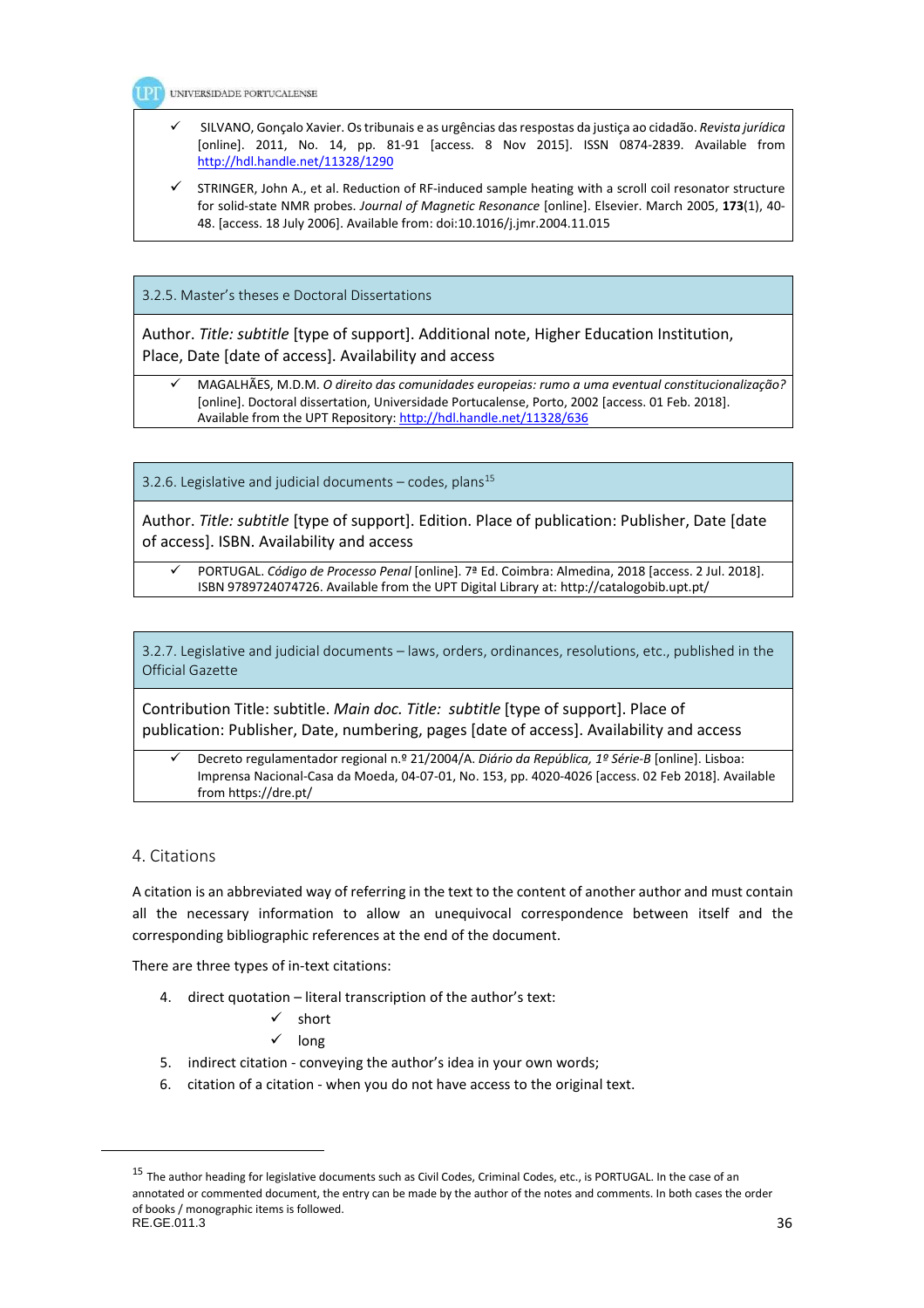

ISO 690: 2010 provides for three forms of citations, which must always refer back to a list of bibliographic references at the end of the work:

- 1. author-date citation: the author and the date are mentioned in the text;
- 2. numerical citation: each resource is numbered in the specific order of citation;
- 3. footnote citation: each citation, ordered numerically, refers back to a footnote.

In this manual, only this last form of citation will be addressed, the footnote citation, which will be addressed next.

# 4.1. Footnote citation

According to ISO 690: 2010, the citation of resources depends on the order in which they are cited, depending on whether it is the first citation or the following, according to the following rules:

- 1. Resources cited in the text are numbered in the order in which they appear in the text, referring back to footnotes, where the corresponding bibliographic references are given;
- 2. Several citations of the same resource correspond to different numbers of notes;
- 3. A different number should be used for each reference or group of references included in a citation. The corresponding note may include more than one resource.

The following examples show the rules for footnote citations:

| <b>First citation</b> |                                                                                                                                                              |                                                                                                                                                                                                                                                                                                                                                                     |  |
|-----------------------|--------------------------------------------------------------------------------------------------------------------------------------------------------------|---------------------------------------------------------------------------------------------------------------------------------------------------------------------------------------------------------------------------------------------------------------------------------------------------------------------------------------------------------------------|--|
| In-text               | Continuous numbering<br>$1$ [1] (1)                                                                                                                          | Its absence among historians is noted by Stieg $1$ . It may be, as<br>Burchard <sup>2</sup> points out, that they have no assistance, or are<br>reluctant to delegate <sup>3</sup> .                                                                                                                                                                                |  |
| In the<br>footnote    | Complete bibliographic<br>reference, according to the<br>type of document, or<br>include at least the author,<br>the complete title, and the<br>pages cited. | <sup>1</sup> STIEG, M. F. The information needs of historians. College and<br>Research Libraries, 1981, 42(6), 549-560.<br>2 BURCHARD, J. E. How humanists use a library. IN: C. F. J.<br>OVERHAGE and J. R. HARMAN, eds. Intrex: report on a planning<br>conference and information transfer experiments. Cambridge,<br>Mass.: MIT Press, 3 Sept. 1965, pp. 41-87. |  |